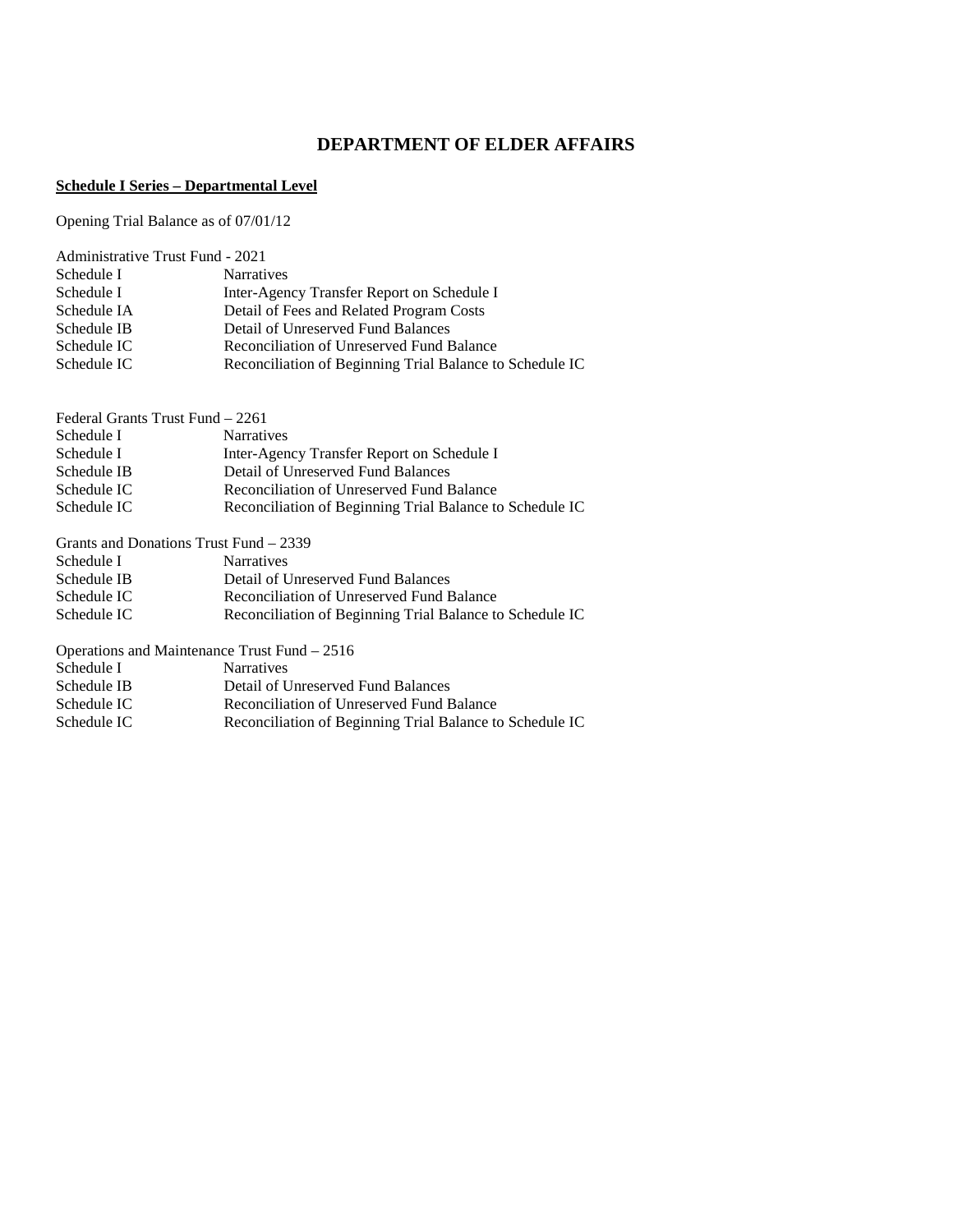BEGINNING TRIAL BALANCE BY FUND **EXAMPLE 1** PAGE 1 JULY 01, 2012

#### 650000 DEPARTMENT OF ELDER AFFAIRS 10 1 000503 DEPT OF ELDER AFFAIRS-GENERAL REVENUE

|  |  |  |  |  |  | IU I UUUSU3 DEPI OF ELDER AFFAIRS-GENERAL REVENUE |  |  |
|--|--|--|--|--|--|---------------------------------------------------|--|--|
|--|--|--|--|--|--|---------------------------------------------------|--|--|

| $G-L$  |     | G-L ACCOUNT NAME                     |                   |
|--------|-----|--------------------------------------|-------------------|
| CAT    |     |                                      | BEGINNING BALANCE |
| 13100  |     | UNEXPENDED GENERAL REVENUE RELEASES  |                   |
| 000000 |     | BALANCE BROUGHT FORWARD              | 89, 387, 867. 15  |
| 16200  |     | DUE FROM STATE FUNDS, WITHIN DEPART. |                   |
| 001517 |     |                                      | 0.00              |
| 31100  |     | ACCOUNTS PAYABLE                     |                   |
| 001800 |     |                                      | 0.00              |
| 040000 |     | <b>EXPENSES</b>                      | 458.88            |
| 040000 | CF  | EXPENSES                             | $16, 154.10 -$    |
| 100092 |     | G/A-ALZHEIMER'S RESP/PROJ            | 0.00              |
| 100092 | CF  | G/A-ALZHEIMER'S RESP/PROJ            | $738,548.97 -$    |
| 100547 |     | G/A-COMMUNITY CARE/ELDERLY           | $699.59 -$        |
| 100547 | CF. | G/A-COMMUNITY CARE/ELDERLY           | $2,035,662.90-$   |
| 100604 |     | G/A-OLDER AMERICANS ACT              | 0.00              |
| 100604 | CF. | G/A-OLDER AMERICANS ACT              | 14,568.93-        |
| 100633 |     | PUBLIC GUARDIAN CONTR. SVC           | 0.00              |
| 100633 | CF  | PUBLIC GUARDIAN CONTR. SVC           | $82,079.73-$      |
| 100777 |     | CONTRACTED SERVICES                  | 0.00              |
| 100777 | CF. | CONTRACTED SERVICES                  | $5,410.50 -$      |
| 100778 |     | G/A-CONTRACTED SERVICES              | 0.00              |
| 100778 | CF  | G/A-CONTRACTED SERVICES              | 131,795.39-       |
| 102011 |     | G/A-LOCAL SVCS PROGRAMS              | 0.00              |
| 102011 | CF  | G/A-LOCAL SVCS PROGRAMS              | 393, 391.18-      |
| 103566 |     | LONG TERM CARE OMBUD CNCL            | 0.00              |
| 103566 | CF  | LONG TERM CARE OMBUD CNCL            | $5,155.34-$       |
|        |     | ** GL 31100 TOTAL                    | $3,423,007.75-$   |
| 35300  |     | DUE TO OTHER DEPARTMENTS             |                   |
| 040000 |     | <b>EXPENSES</b>                      | 4,972.23-         |
| 040000 | СF  | EXPENSES                             | 14,517.96-        |
| 100547 |     | G/A-COMMUNITY CARE/ELDERLY           | $33,597.77-$      |
| 100777 |     | CONTRACTED SERVICES                  | $107.88 -$        |
| 101555 |     | HOME/COMM SERVICES WAIVER            | 0.00              |
| 101555 | СF  | HOME/COMM SERVICES WAIVER            | 7,384,686.43-     |
| 101557 |     | ALF WAIVER                           | $337,954.44-$     |
| 101557 | CF  | ALF WAIVER                           | $2,490,578.73-$   |
| 103566 |     | LONG TERM CARE OMBUD CNCL            | 0.00              |
| 103566 | CF. | LONG TERM CARE OMBUD CNCL            | 4,896.96-         |
| 109970 |     | NURSNG HOME DIVRSN WAIVER            | 0.00              |
| 109970 | СF  | NURSNG HOME DIVRSN WAIVER            | 12, 352, 245.04-  |
| 109971 |     | PROG CARE FOR THE ELDERLY            | 0.00              |
| 109971 | CF  | PROG CARE FOR THE ELDERLY            | $204, 450.56 -$   |
|        |     | $**$ GL<br>35300 TOTAL               | $22,828,008.00-$  |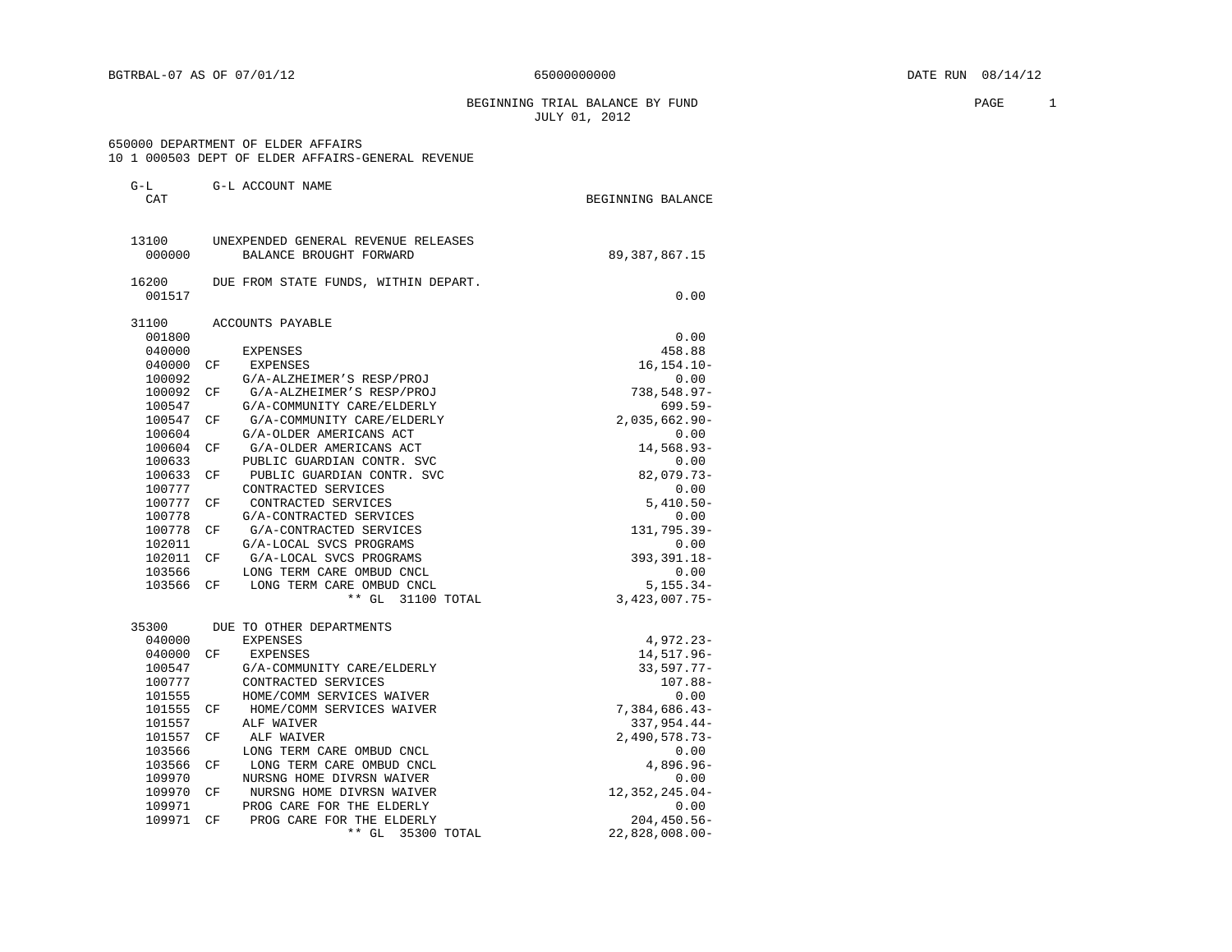BEGINNING TRIAL BALANCE BY FUND **PAGE** 2 JULY 01, 2012

#### 650000 DEPARTMENT OF ELDER AFFAIRS 10 1 000503 DEPT OF ELDER AFFAIRS-GENERAL REVENUE

G-L G-L ACCOUNT NAME

|  |  |  | IV I VVVJVJ DEFI VR EDDEK ARRAIKS-GENEKAD KEVENUE |  |
|--|--|--|---------------------------------------------------|--|
|  |  |  |                                                   |  |

| CAT    |          |                                        | BEGINNING BALANCE |
|--------|----------|----------------------------------------|-------------------|
| 38600  |          | CURRENT COMPENSATED ABSENCES LIABILITY |                   |
| 010000 |          | SALARIES AND BENEFITS                  | $6, 152.08 -$     |
| 54900  |          | COMMITTED FUND BALANCE                 |                   |
| 000000 |          | BALANCE BROUGHT FORWARD                | 63, 130, 699. 32- |
| 55600  |          | RESERVED FOR FCO AND GRANTS/AID - FCO  |                   |
| 000000 |          | BALANCE BROUGHT FORWARD                | 0.00              |
| 140080 | 07       | G/A-SENIOR CITIZEN CENTERS             | 0.00              |
| 140080 | 08       | G/A-SENIOR CITIZEN CENTERS             | 0.00              |
|        |          | ** GL 55600 TOTAL                      | 0.00              |
| 58100  |          | CAFR GENERAL FUND COMMITTED FB - CFO U |                   |
| 140080 |          | 07 G/A-SENIOR CITIZEN CENTERS          | 0.00              |
| 140080 | 08       | G/A-SENIOR CITIZEN CENTERS             | 0.00              |
|        |          | $**$ GL<br>58100 TOTAL                 | 0.00              |
| 94100  |          | <b>ENCUMBRANCES</b>                    |                   |
| 040000 |          | <b>EXPENSES</b>                        | 0.25              |
| 040000 | CF.      | EXPENSES                               | 19,991.90         |
| 060000 | CF       | OPERATING CAPITAL OUTLAY               | 1,569.92          |
| 100092 | CF       | G/A-ALZHEIMER'S RESP/PROJ              | 835,087.67        |
| 100547 |          | G/A-COMMUNITY CARE/ELDERLY             | 9,274.43          |
| 100547 | CF       | G/A-COMMUNITY CARE/ELDERLY             | 3,403,406.73      |
| 100604 | CF       | G/A-OLDER AMERICANS ACT                | 81,460.88         |
| 100633 | CF       | PUBLIC GUARDIAN CONTR. SVC             | 108,242.10        |
| 100777 | CF       | CONTRACTED SERVICES                    | 21, 415.57        |
| 100778 | CF       | G/A-CONTRACTED SERVICES                | 97,126.57         |
| 101555 | $\rm CF$ | HOME/COMM SERVICES WAIVER              | 5,849,386.57      |
| 102011 | СF       | G/A-LOCAL SVCS PROGRAMS                | 99,941.91         |
| 109970 | CF       | NURSNG HOME DIVRSN WAIVER              | 17,843,103.26     |
| 140080 | 11       | G/A-SENIOR CITIZEN CENTERS             | 1,624,900.00      |
|        |          | ** GL 94100 TOTAL                      | 29,994,907.76     |
| 98100  |          | BUDGETARY FND BAL RESERVED/ENCUMBRANCE |                   |
| 040000 |          | <b>EXPENSES</b>                        | $0.25 -$          |
| 040000 | CF       | EXPENSES                               | 19,991.90-        |
| 060000 | CF       | OPERATING CAPITAL OUTLAY               | $1,569.92 -$      |
| 100092 | CF       | G/A-ALZHEIMER'S RESP/PROJ              | 835,087.67-       |
| 100547 |          | G/A-COMMUNITY CARE/ELDERLY             | $9,274.43-$       |

100547 CF G/A-COMMUNITY CARE/ELDERLY 3,403,406.73-

100778 CF G/A-CONTRACTED SERVICES

100604 CF G/A-OLDER AMERICANS ACT 61.460.88-100633 CF PUBLIC GUARDIAN CONTR. SVC 81.480.88-1008,242.10-100633 CF PUBLIC GUARDIAN CONTR. SVC 108,242.10-100777 CF CONTRACTED SERVICES 100777 CF CONTRACTED SERVICES 21,415.57-100778 CF  $G/A$ -CONTRACTED SERVICES 37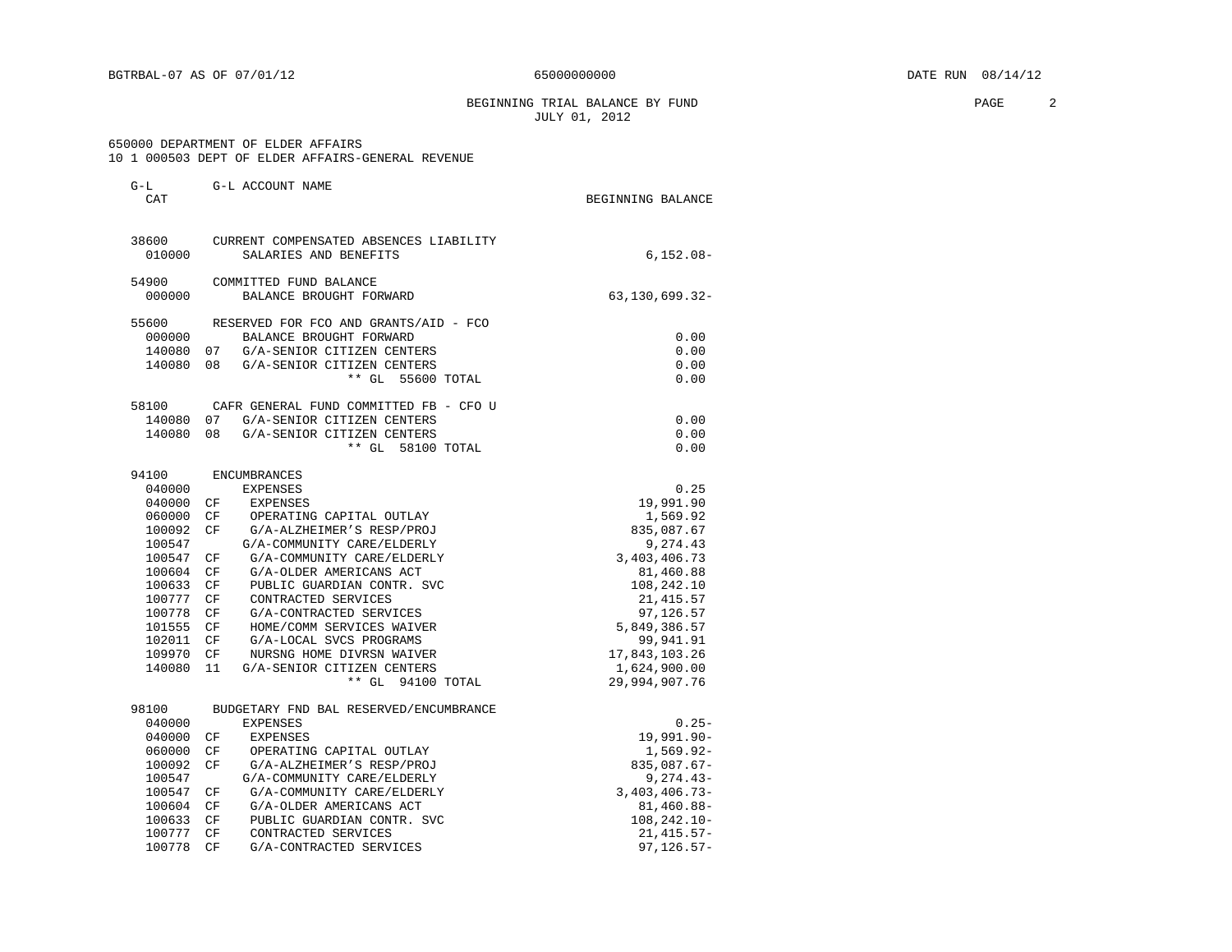#### BEGINNING TRIAL BALANCE BY FUND **PAGE** 3 JULY 01, 2012

#### 650000 DEPARTMENT OF ELDER AFFAIRS 10 1 000503 DEPT OF ELDER AFFAIRS-GENERAL REVENUE

| $G-L$<br>CAT                            | G-L ACCOUNT NAME                                                                                                                                              | BEGINNING BALANCE                                                                           |
|-----------------------------------------|---------------------------------------------------------------------------------------------------------------------------------------------------------------|---------------------------------------------------------------------------------------------|
| 101555 CF<br>102011<br>109970<br>140080 | HOME/COMM SERVICES WAIVER<br>G/A-LOCAL SVCS PROGRAMS<br>CF<br>NURSNG HOME DIVRSN WAIVER<br>CF<br>G/A-SENIOR CITIZEN CENTERS<br>-11<br>GL 98100 TOTAL<br>$***$ | $5,849,386.57-$<br>$99,941.91 -$<br>17,843,103.26-<br>$1.624.900.00 -$<br>$29,994,907,76$ - |

\*\*\* FUND TOTAL 0.00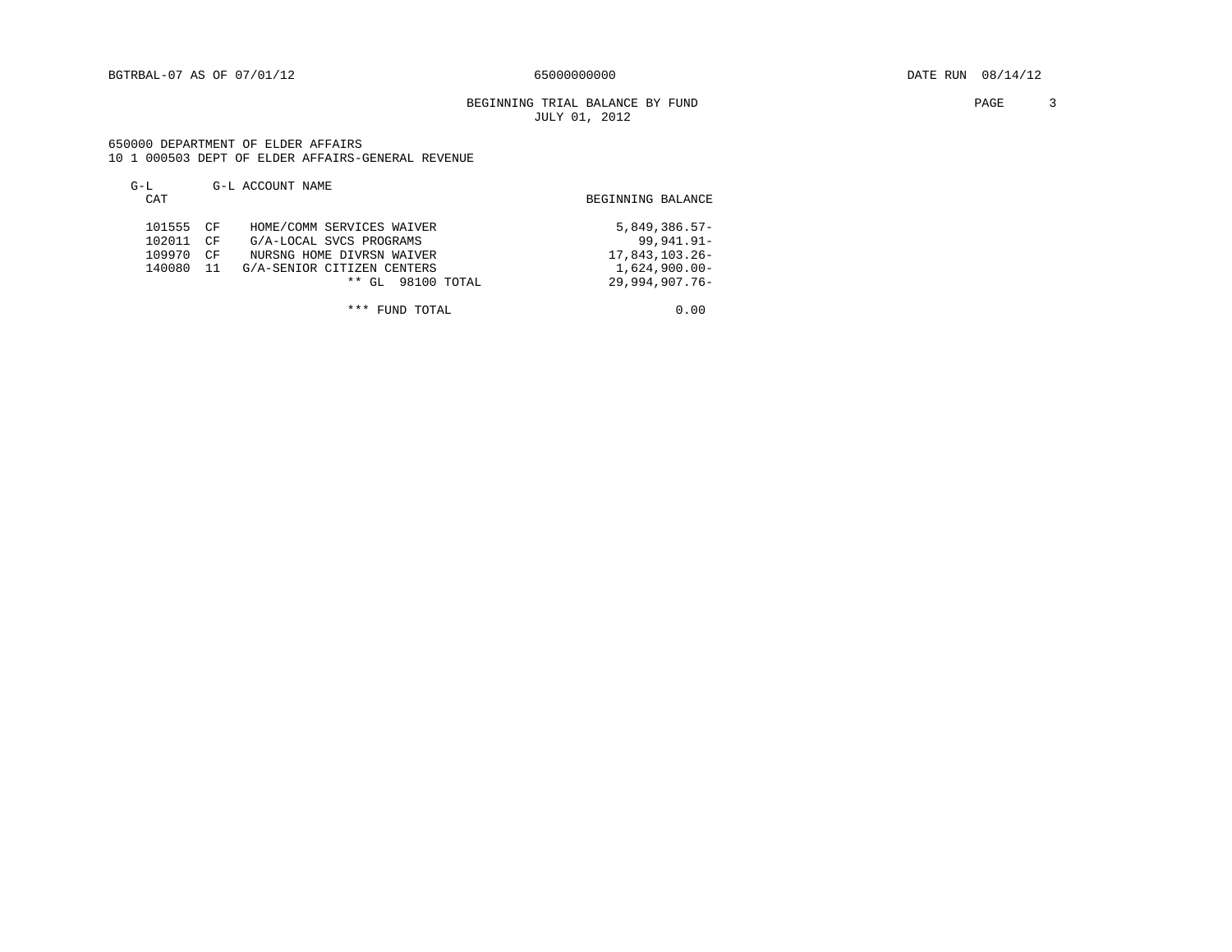BEGINNING TRIAL BALANCE BY FUND **PAGE** 4 JULY 01, 2012

#### 650000 DEPARTMENT OF ELDER AFFAIRS 20 2 021039 ADMINISTRATIVE TRUST FUND DEPT OF ELDER AFFAIRS

| $G-L$<br>CAT               | G-L ACCOUNT NAME                                                                                                                                                                                                | BEGINNING BALANCE                                                               |
|----------------------------|-----------------------------------------------------------------------------------------------------------------------------------------------------------------------------------------------------------------|---------------------------------------------------------------------------------|
| 12100<br>000000            | UNRELEASED CASH IN STATE TREASURY<br>BALANCE BROUGHT FORWARD                                                                                                                                                    | 2,054,795.83                                                                    |
| 14100<br>000000            | POOLED INVESTMENTS WITH STATE TREASURY<br>BALANCE BROUGHT FORWARD                                                                                                                                               | 0.00                                                                            |
| 16200<br>001599            | DUE FROM STATE FUNDS, WITHIN DEPART.                                                                                                                                                                            | 172,582.18                                                                      |
| 16400<br>000799            | DUE FROM FEDERAL GOVERNMENT                                                                                                                                                                                     | 109,499.56                                                                      |
| 31100<br>040000<br>100633  | ACCOUNTS PAYABLE<br>EXPENSES<br>040000 CF EXPENSES<br>PUBLIC GUARDIAN CONTR. SVC<br>100633 CF PUBLIC GUARDIAN CONTR. SVC<br>CONTRACTED SERVICES<br>100777<br>100777 CF CONTRACTED SERVICES<br>** GL 31100 TOTAL | 0.00<br>$87.37 -$<br>0.00<br>$2,547.47-$<br>0.00<br>$12,616.74-$<br>15, 251.58- |
| 040000<br>100777<br>181011 | 35300 DUE TO OTHER DEPARTMENTS<br>EXPENSES<br>040000 CF EXPENSES<br>CONTRACTED SERVICES<br>100777 CF CONTRACTED SERVICES<br>TR/AGY/PUB HLTH-SOC WLF AG<br>** GL 35300 TOTAL                                     | 0.00<br>$1,447.90 -$<br>$2.35-$<br>$594.67-$<br>$16,394.00 -$<br>18,438.92-     |
| 35600<br>310322            | DUE TO GENERAL REVENUE<br>SERVICE CHARGE TO GEN REV                                                                                                                                                             | $430.42 -$                                                                      |
| 38900<br>000799            | DEFERRED REVENUES                                                                                                                                                                                               | 53,804.29-                                                                      |
| 000000                     | 54900 COMMITTED FUND BALANCE<br>BALANCE BROUGHT FORWARD                                                                                                                                                         | $2, 248, 952.36 -$                                                              |
| 94100                      | ENCUMBRANCES<br>040000 CF EXPENSES<br>100633 CF PUBLIC GUARDIAN CONTR. SVC<br>100777 CF CONTRACTED SERVICES<br>** GL 94100 TOTAL                                                                                | 884.05<br>13, 125. 23<br>11,213.56<br>25, 222.84                                |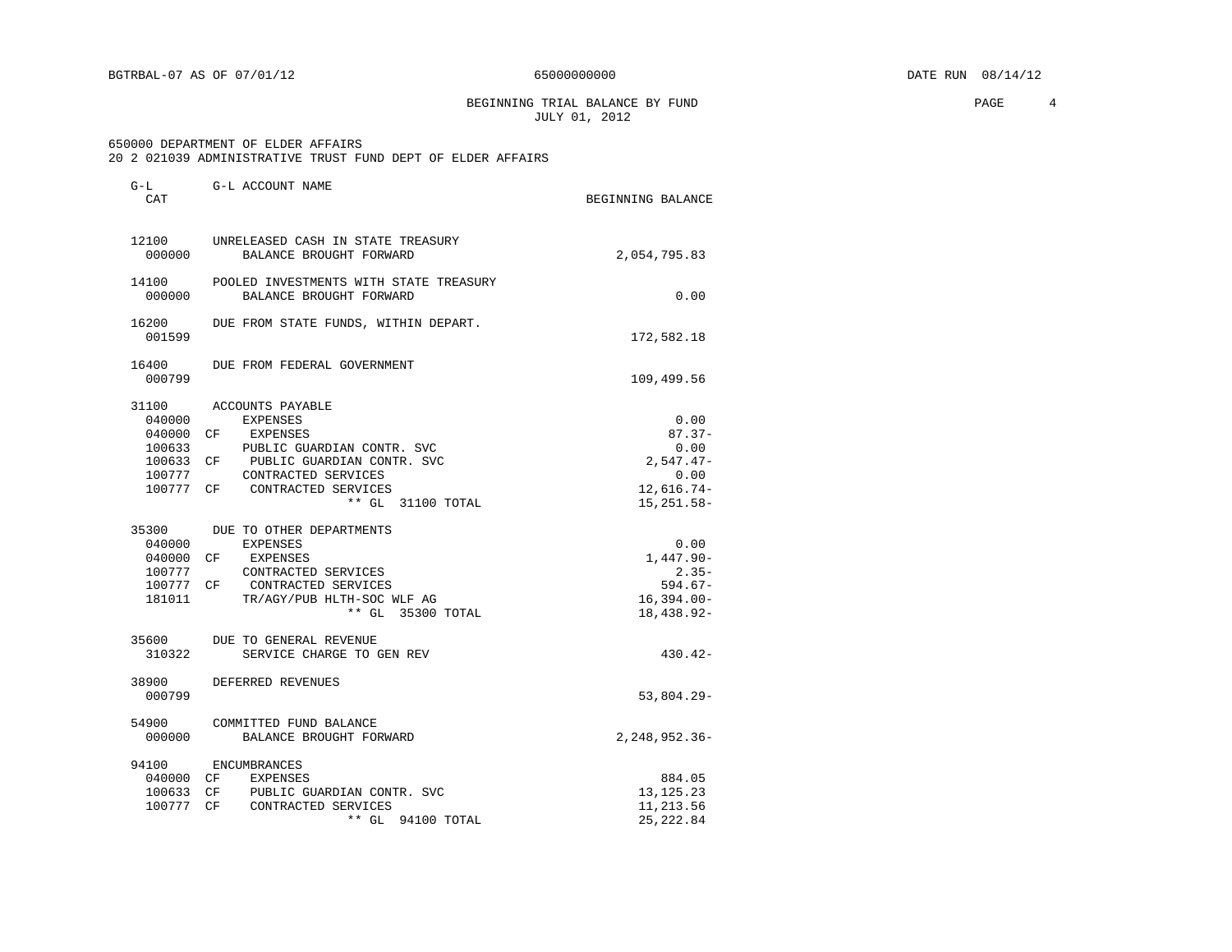#### BEGINNING TRIAL BALANCE BY FUND **FAGE** 5 JULY 01, 2012

 650000 DEPARTMENT OF ELDER AFFAIRS 20 2 021039 ADMINISTRATIVE TRUST FUND DEPT OF ELDER AFFAIRS

| $G-L$  |    | G-L ACCOUNT NAME                       |                   |
|--------|----|----------------------------------------|-------------------|
| CAT    |    |                                        | BEGINNING BALANCE |
|        |    |                                        |                   |
| 98100  |    | BUDGETARY FND BAL RESERVED/ENCUMBRANCE |                   |
| 040000 | CF | EXPENSES                               | $884.05 -$        |
| 100633 | CF | PUBLIC GUARDIAN CONTR. SVC             | $13, 125.23 -$    |
| 100777 | CΕ | CONTRACTED SERVICES                    | 11, 213.56-       |
|        |    | $**$ GL<br>98100 TOTAL                 | $25.222.84-$      |
|        |    |                                        |                   |

\*\*\* FUND TOTAL 0.00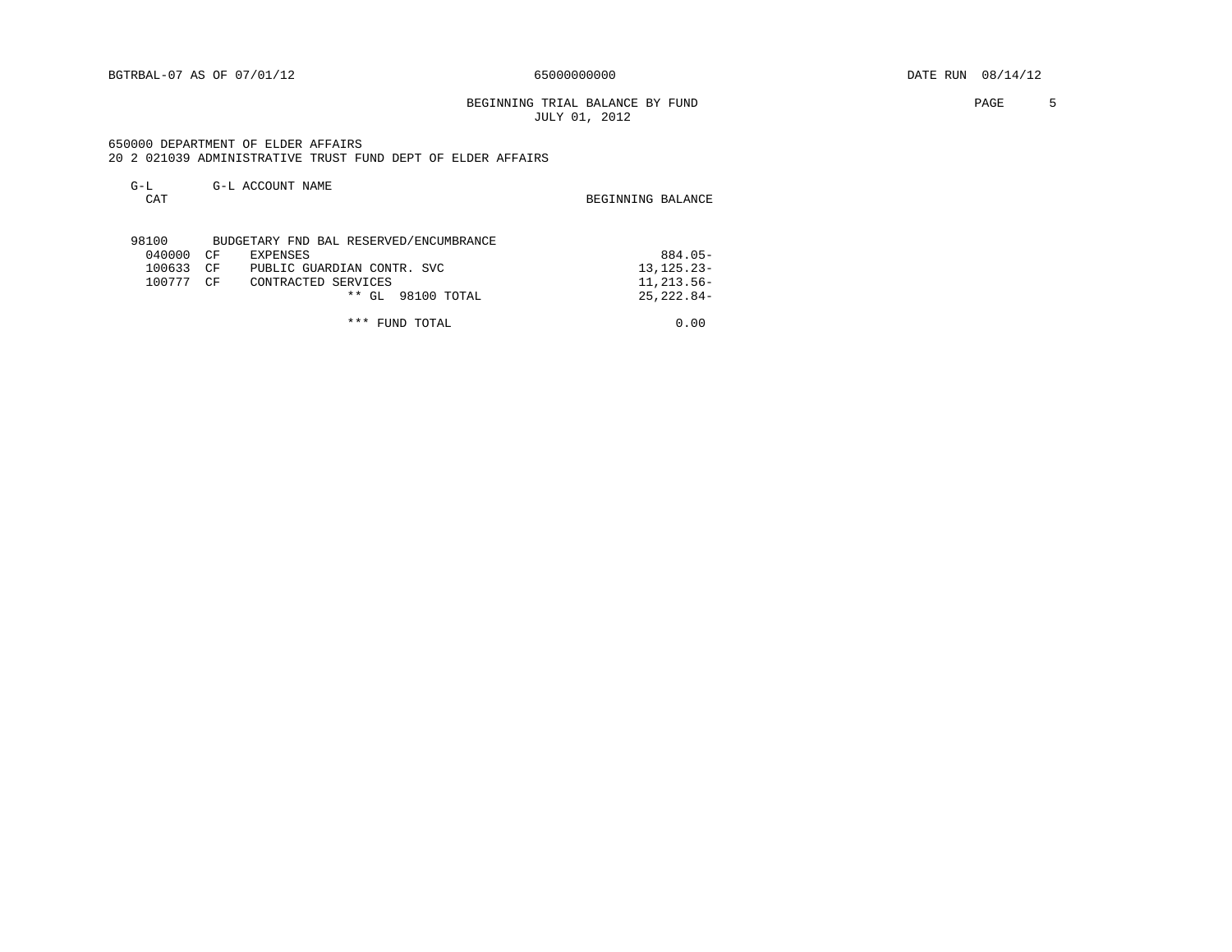BEGINNING TRIAL BALANCE BY FUND **EXAMPLE 1999** PAGE 6 JULY 01, 2012

#### 650000 DEPARTMENT OF ELDER AFFAIRS 20 2 021065 ADMINISTRATIVE TF-ELDER AFFAIRS

| $G-L$<br>CAT    | G-L ACCOUNT NAME                                             | BEGINNING BALANCE |      |
|-----------------|--------------------------------------------------------------|-------------------|------|
| 12100<br>000000 | UNRELEASED CASH IN STATE TREASURY<br>BALANCE BROUGHT FORWARD |                   | 0.00 |
| 15100<br>000000 | ACCOUNTS RECEIVABLE<br>BALANCE BROUGHT FORWARD               |                   | 0.00 |
| 54900<br>000000 | COMMITTED FUND BALANCE<br>BALANCE BROUGHT FORWARD            |                   | 0.00 |
|                 | * * *<br>FUND TOTAL                                          |                   | 0.00 |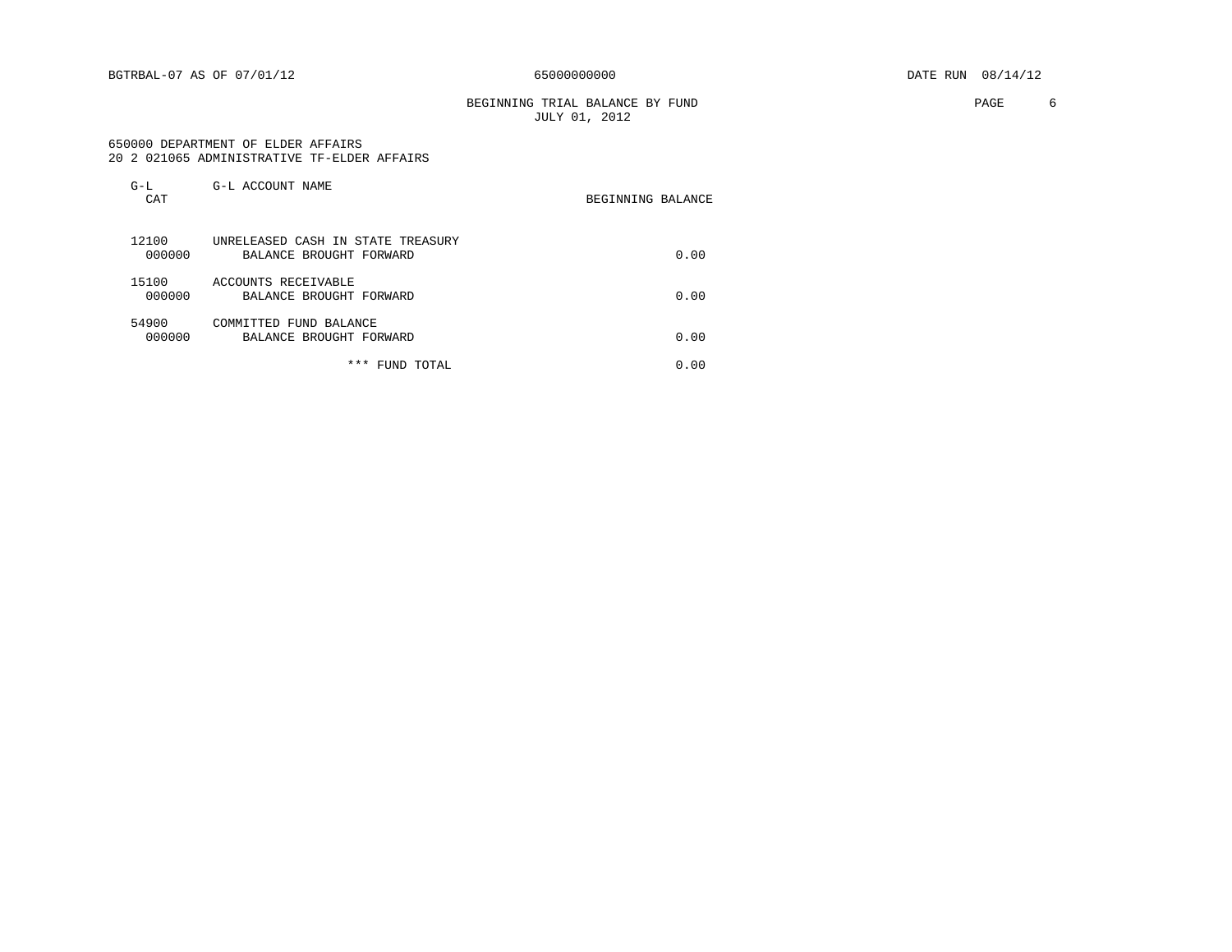BEGINNING TRIAL BALANCE BY FUND **PAGE** 7 JULY 01, 2012

#### 650000 DEPARTMENT OF ELDER AFFAIRS 20 2 122022 DEA TOBACCO SETTLEMENT TRUST FUND

| $G-L$<br>CAT              | G-L ACCOUNT NAME                                                                                                       | BEGINNING BALANCE    |
|---------------------------|------------------------------------------------------------------------------------------------------------------------|----------------------|
| 12100<br>000000           | UNRELEASED CASH IN STATE TREASURY<br>BALANCE BROUGHT FORWARD                                                           | 1,210,389.14         |
| 54900<br>000000           | COMMITTED FUND BALANCE<br>BALANCE BROUGHT FORWARD                                                                      | 1,210,389.14-        |
| 55600<br>000000<br>140080 | RESERVED FOR FCO AND GRANTS/AID - FCO<br>BALANCE BROUGHT FORWARD<br>09 G/A-SENIOR CITIZEN CENTERS<br>** GL 55600 TOTAL | 0.00<br>0.00<br>0.00 |
| 58100<br>140080           | CAFR GENERAL FUND COMMITTED FB - CFO U<br>09<br>G/A-SENIOR CITIZEN CENTERS                                             | 0.00                 |
| 94100<br>140080           | ENCUMBRANCES<br>09<br>G/A-SENIOR CITIZEN CENTERS                                                                       | 1,177,835.10         |
| 98100<br>140080           | BUDGETARY FND BAL RESERVED/ENCUMBRANCE<br>G/A-SENIOR CITIZEN CENTERS<br>09                                             | 1,177,835.10-        |
|                           | *** FUND TOTAL                                                                                                         | 0.00                 |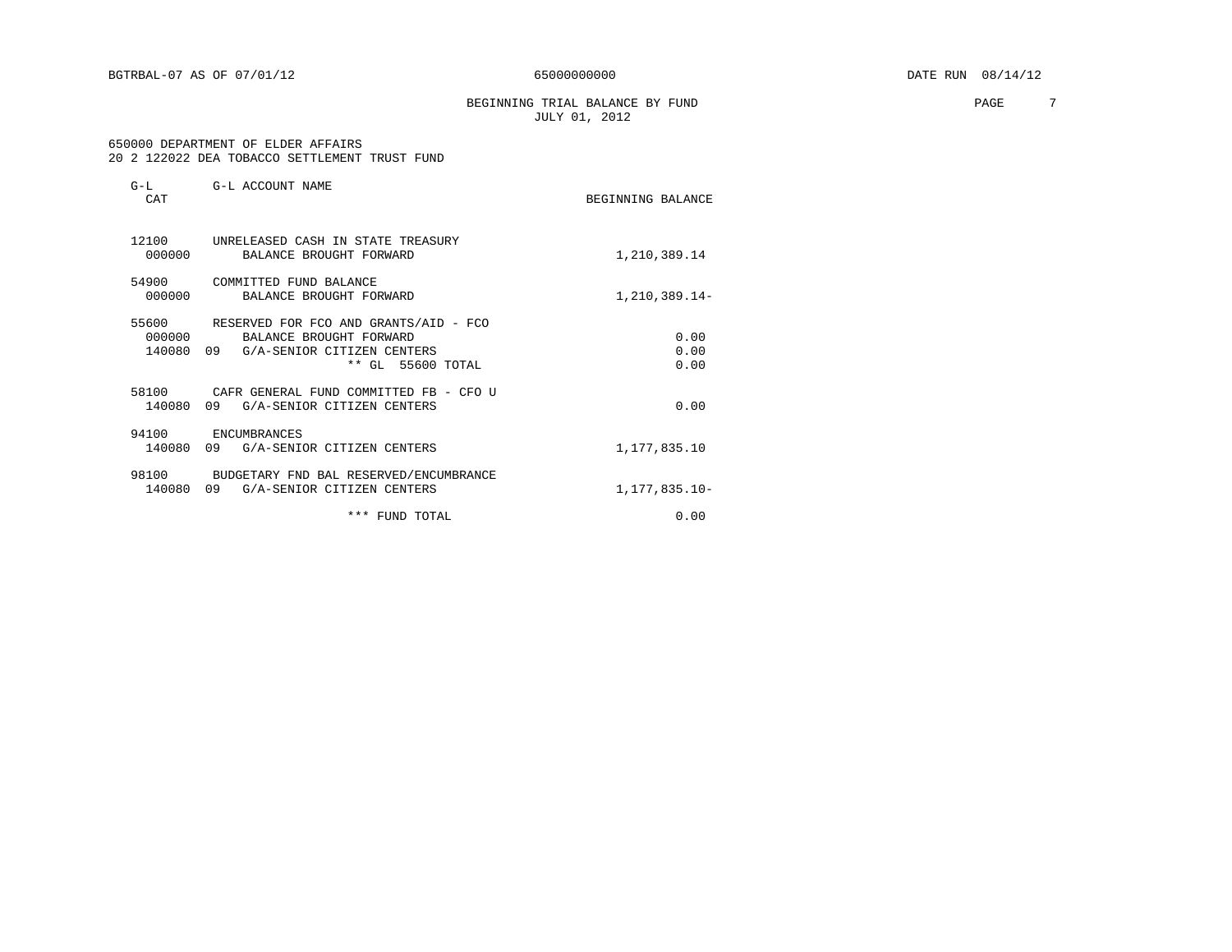BEGINNING TRIAL BALANCE BY FUND **PAGE 8** JULY 01, 2012

#### 650000 DEPARTMENT OF ELDER AFFAIRS 20 2 200001 HURRICANE ANDREW DISASTER RELIEF TRUST FUND

| G-L<br>CAT      | G-L ACCOUNT NAME                                  | BEGINNING BALANCE |
|-----------------|---------------------------------------------------|-------------------|
| 54900<br>000000 | COMMITTED FUND BALANCE<br>BALANCE BROUGHT FORWARD | 0.00              |
|                 | *** FUND TOTAL                                    | 0.00              |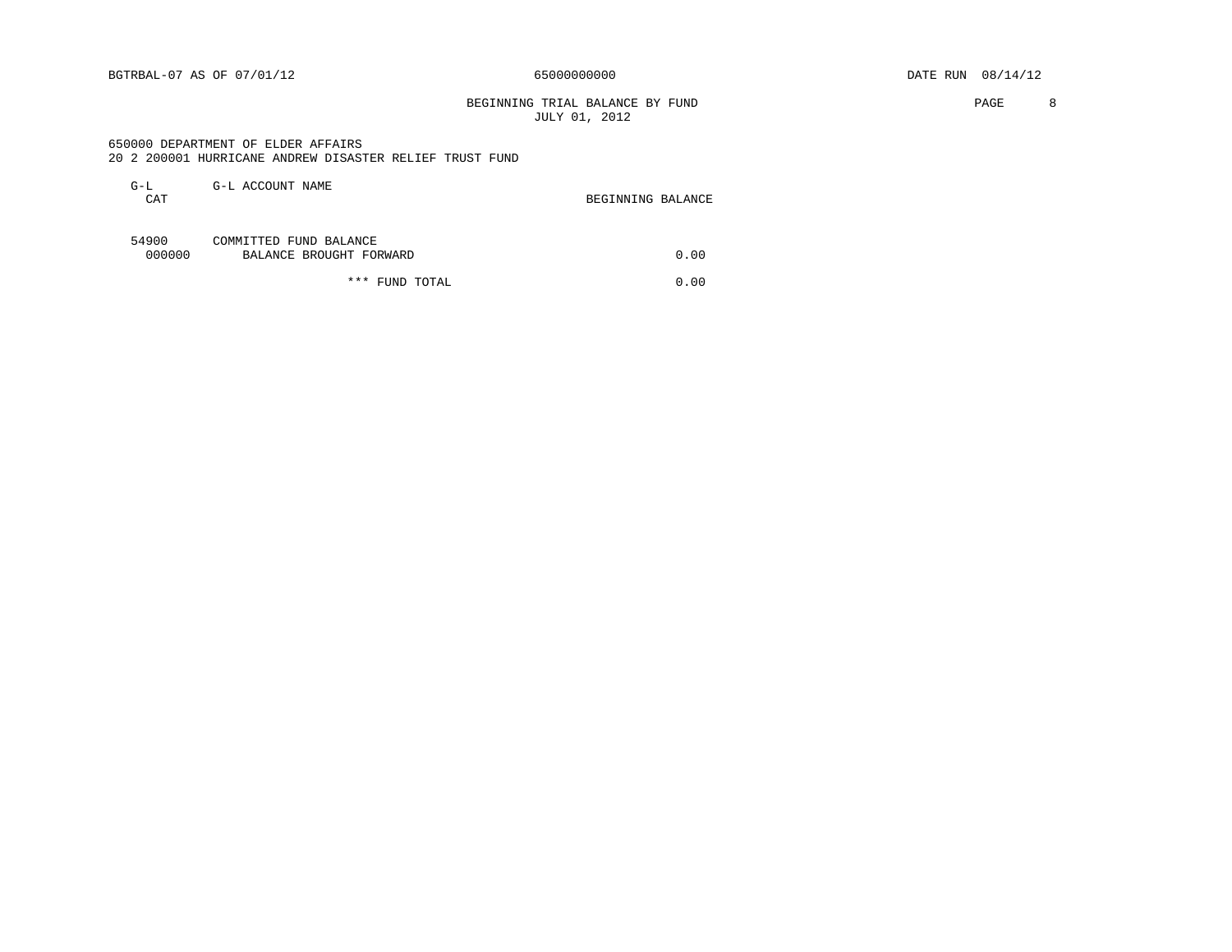BEGINNING TRIAL BALANCE BY FUND **PAGE** 9 JULY 01, 2012

#### 650000 DEPARTMENT OF ELDER AFFAIRS 20 2 261001 FEDERAL GRANTS TRUST FUND - DVA/DEA

| G-L<br>CAT       | G-L ACCOUNT NAME                                             | BEGINNING BALANCE   |
|------------------|--------------------------------------------------------------|---------------------|
| 12100<br>000000  | UNRELEASED CASH IN STATE TREASURY<br>BALANCE BROUGHT FORWARD | 1,643,318.35        |
| 16200            | DUE FROM STATE FUNDS, WITHIN DEPART.                         |                     |
| 103566           | LONG TERM CARE OMBUD CNCL                                    | 0.00                |
|                  | 103566 CF LONG TERM CARE OMBUD CNCL                          | 0.00                |
|                  | $**$ GL<br>16200 TOTAL                                       | 0.00                |
| 16300            | DUE FROM OTHER DEPARTMENTS                                   |                     |
| 001510           |                                                              | 407,724.59          |
| 16400            | DUE FROM FEDERAL GOVERNMENT                                  |                     |
| 000700           |                                                              | 3,775,709.06        |
| 31100            | ACCOUNTS PAYABLE                                             |                     |
| 040000           | EXPENSES                                                     | 83.03               |
| 040000           | EXPENSES<br>CF                                               | $2,642.40-$         |
| 100547           | G/A-COMMUNITY CARE/ELDERLY                                   | 0.00                |
| 100547           | G/A-COMMUNITY CARE/ELDERLY<br>CF                             | 44,858.54-          |
| 100570           | G/A-HOME ENERGY ASSISTANCE                                   | 0.00                |
| 100570<br>100604 | G/A-HOME ENERGY ASSISTANCE<br>CF<br>G/A-OLDER AMERICANS ACT  | 425,710.68-<br>0.00 |
| 100604           | G/A-OLDER AMERICANS ACT<br>CF                                | $3,052,378.97-$     |
| 100777           | CONTRACTED SERVICES                                          | 0.00                |
| 100777           | CONTRACTED SERVICES<br>CF.                                   | 20,843.98-          |
| 100778           | G/A-CONTRACTED SERVICES                                      | 0.00                |
| 100778           | G/A-CONTRACTED SERVICES<br>CF.                               | 579,350.93-         |
| 103566           | LONG TERM CARE OMBUD CNCL                                    | 908.00              |
| 103566           | LONG TERM CARE OMBUD CNCL<br>CF                              | $10,892.18-$        |
|                  | $**$ GL<br>31100 TOTAL                                       | 4, 135, 686. 65-    |
| 35100            | DUE TO STATE FUNDS, WITHIN DIVISION                          |                     |
| 040000           | <b>EXPENSES</b>                                              | 0.00                |
| 040000           | CF<br><b>EXPENSES</b>                                        | 0.00                |
|                  | $**$ GL<br>35100 TOTAL                                       | 0.00                |
| 35300            | DUE TO OTHER DEPARTMENTS                                     |                     |
| 040000           | <b>EXPENSES</b>                                              | 444.79-             |
| 040000           | CF<br>EXPENSES                                               | $8,238.93-$         |
| 100777           | CONTRACTED SERVICES                                          | 0.00                |
| 100777           | CONTRACTED SERVICES<br>CF.                                   | $60.76 -$           |
| 103566           | LONG TERM CARE OMBUD CNCL                                    | $38.40-$            |
| 103566           | LONG TERM CARE OMBUD CNCL<br>CF                              | $2,023.64-$         |
|                  | $**$ GL<br>35300 TOTAL                                       | 10,806.52-          |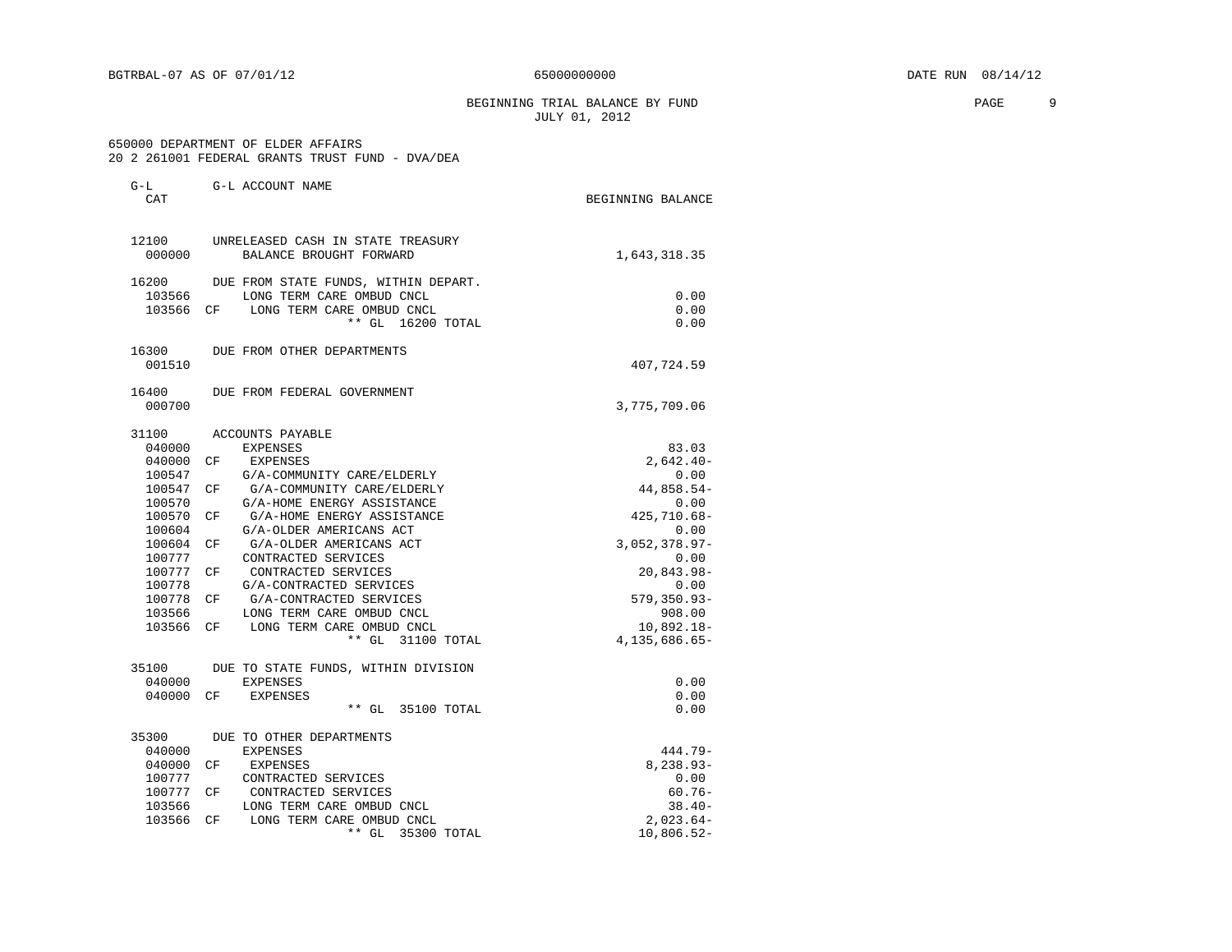BEGINNING TRIAL BALANCE BY FUND **PAGE** 10 JULY 01, 2012

 650000 DEPARTMENT OF ELDER AFFAIRS 20 2 261001 FEDERAL GRANTS TRUST FUND - DVA/DEA

| G-L ACCOUNT NAME                                                | BEGINNING BALANCE                                                       |
|-----------------------------------------------------------------|-------------------------------------------------------------------------|
| CURRENT COMPENSATED ABSENCES LIABILITY<br>SALARIES AND BENEFITS | 0.00                                                                    |
| DEFERRED REVENUES                                               | 542,717.10-                                                             |
| COMMITTED FUND BALANCE                                          |                                                                         |
|                                                                 | 1,137,541.73-                                                           |
| <b>ENCUMBRANCES</b>                                             |                                                                         |
| CF<br>EXPENSES                                                  | 3,574.63                                                                |
| G/A-COMMUNITY CARE/ELDERLY                                      | 25, 137.67                                                              |
| G/A-HOME ENERGY ASSISTANCE<br>CF                                | 30, 193.61                                                              |
| CF<br>G/A-OLDER AMERICANS ACT                                   | 3,639,886.07                                                            |
| CF<br>CONTRACTED SERVICES                                       | 129,022.12                                                              |
| CF<br>G/A-CONTRACTED SERVICES                                   | 2,026,801.30                                                            |
| ** GL 94100 TOTAL                                               | 5,854,615.40                                                            |
|                                                                 |                                                                         |
| CF<br><b>EXPENSES</b>                                           | $3,574.63-$                                                             |
| CF<br>G/A-COMMUNITY CARE/ELDERLY                                | $25, 137.67 -$                                                          |
| G/A-HOME ENERGY ASSISTANCE<br>CF                                | $30, 193.61 -$                                                          |
| CF<br>G/A-OLDER AMERICANS ACT                                   | $3,639,886.07-$                                                         |
| CF<br>CONTRACTED SERVICES                                       | 129,022.12-                                                             |
| G/A-CONTRACTED SERVICES<br>CF                                   | $2,026,801.30 -$                                                        |
| ** GL 98100 TOTAL                                               | $5,854,615.40-$                                                         |
| *** FUND TOTAL                                                  | 0.00                                                                    |
|                                                                 | BALANCE BROUGHT FORWARD<br>CF<br>BUDGETARY FND BAL RESERVED/ENCUMBRANCE |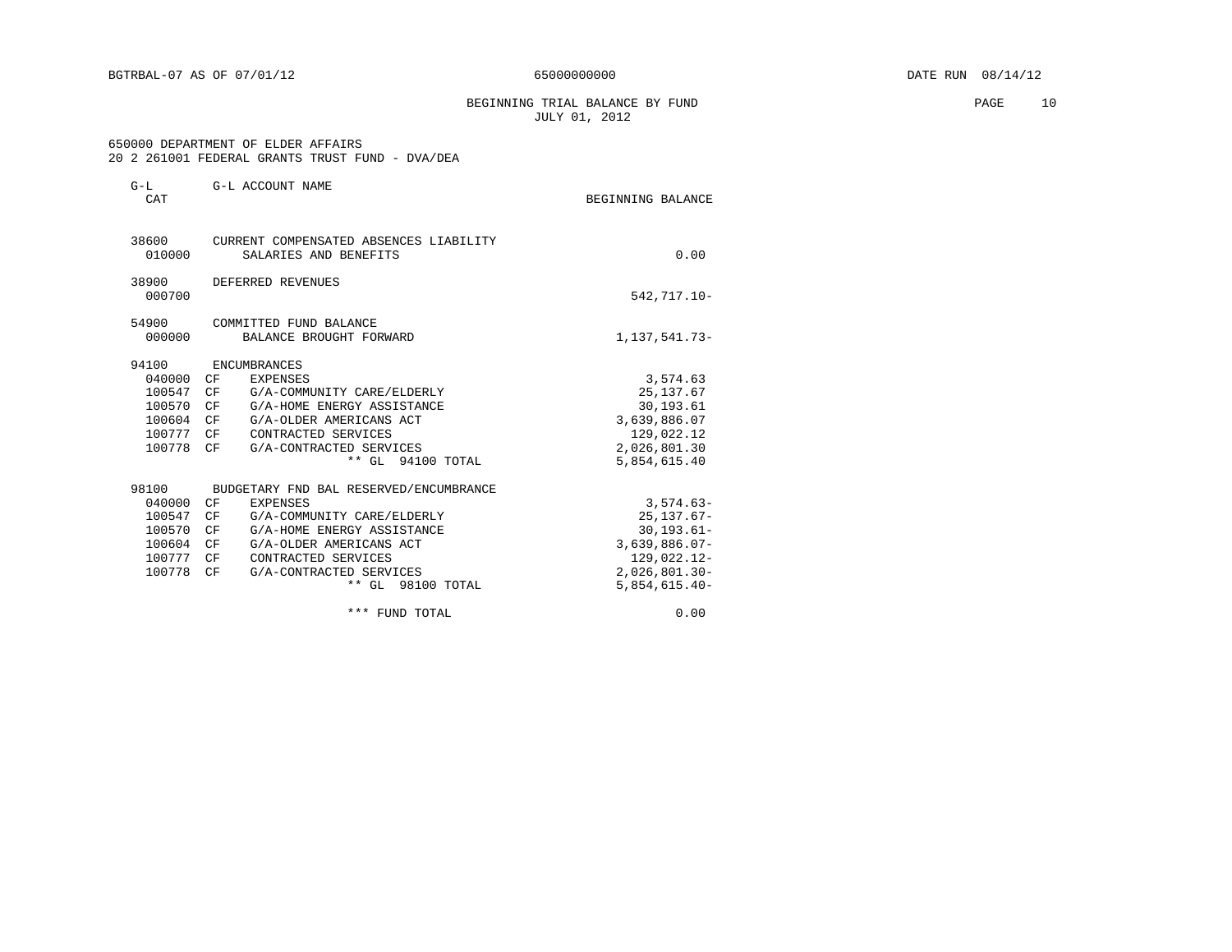BEGINNING TRIAL BALANCE BY FUND PAGE 11 JULY 01, 2012

#### 650000 DEPARTMENT OF ELDER AFFAIRS 20 2 339118 GRANTS & DONATIONS TRUST FUND-DEA

| $G-L$<br>CAT    | G-L ACCOUNT NAME                                                  | BEGINNING BALANCE |
|-----------------|-------------------------------------------------------------------|-------------------|
| 12100<br>000000 | UNRELEASED CASH IN STATE TREASURY<br>BALANCE BROUGHT FORWARD      | 228,952.73        |
| 14100<br>000000 | POOLED INVESTMENTS WITH STATE TREASURY<br>BALANCE BROUGHT FORWARD | 0.00              |
| 35200<br>185080 | DUE TO STATE FUNDS, WITHIN DEPARTMENT<br>TR TO ADMIN TF           | 172,582.18-       |
| 35600<br>310322 | DUE TO GENERAL REVENUE<br>SERVICE CHARGE TO GEN REV               | $345.68 -$        |
| 54900<br>000000 | COMMITTED FUND BALANCE<br>BALANCE BROUGHT FORWARD                 | $56,024.87-$      |
|                 | ***<br>FUND TOTAL                                                 | 0.00              |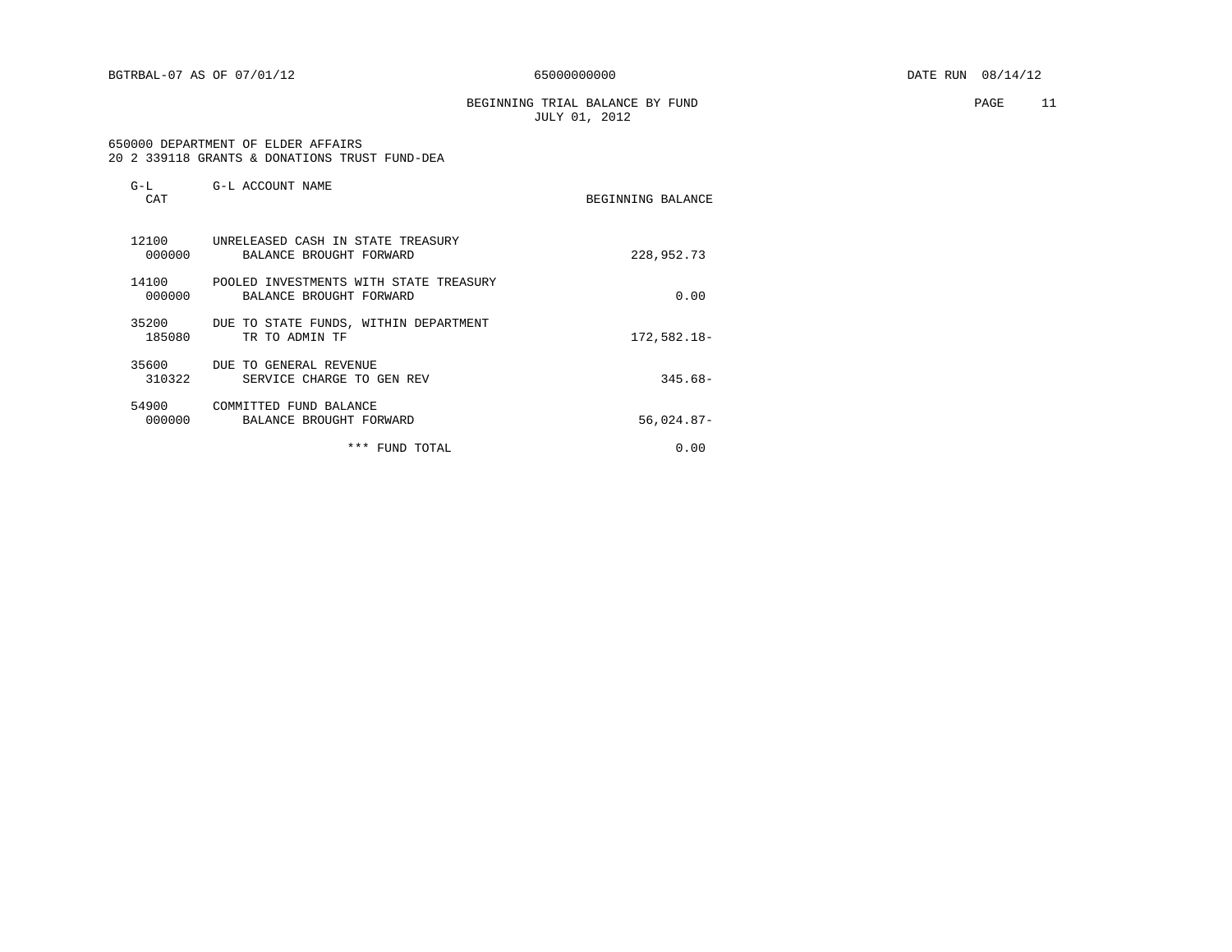BEGINNING TRIAL BALANCE BY FUND **EXAMPLE 2** 2 JULY 01, 2012

### 650000 DEPARTMENT OF ELDER AFFAIRS

G-L G-L ACCOUNT NAME

20 2 516011 OPERATION & MAINTENANCE TF DEPT OF ELDER AFFAIRS

| CAT    |                                        | BEGINNING BALANCE |
|--------|----------------------------------------|-------------------|
| 11200  | CASH IN BANK                           |                   |
| 000000 | BALANCE BROUGHT FORWARD                | 8,000.00          |
| 12100  | UNRELEASED CASH IN STATE TREASURY      |                   |
| 000000 | BALANCE BROUGHT FORWARD                | 257, 227.01       |
| 16400  | DUE FROM FEDERAL GOVERNMENT            |                   |
| 000700 |                                        | 1,536,026.17      |
| 16800  | DUE FROM STATE FUNDS - REVOLVING FUND  |                   |
| 000000 | BALANCE BROUGHT FORWARD                | 0.00              |
| 31100  | ACCOUNTS PAYABLE                       |                   |
| 040000 | <b>EXPENSES</b>                        | 0.00              |
| 040000 | CF<br>EXPENSES                         | 22,674.60-        |
| 100547 | G/A-COMMUNITY CARE/ELDERLY             | 0.00              |
| 100547 | CF<br>G/A-COMMUNITY CARE/ELDERLY       | 63,919.62-        |
| 100777 | CONTRACTED SERVICES                    | 0.00              |
| 100777 | CONTRACTED SERVICES<br>CF              | $726.08 -$        |
| 100778 | G/A-CONTRACTED SERVICES                | 0.00              |
| 100778 | CF G/A-CONTRACTED SERVICES             | $63, 206.03 -$    |
|        | ** GL 31100 TOTAL                      | 150,526.33-       |
|        | 35300 DUE TO OTHER DEPARTMENTS         |                   |
| 040000 | EXPENSES                               | $570.08 -$        |
| 040000 | CF EXPENSES                            | $5,871.49-$       |
|        | ** GL 35300 TOTAL                      | $6.441.57-$       |
|        | 35600 DUE TO GENERAL REVENUE           |                   |
| 310322 | SERVICE CHARGE TO GEN REV              | $6.06 -$          |
| 38600  | CURRENT COMPENSATED ABSENCES LIABILITY |                   |
| 010000 | SALARIES AND BENEFITS                  | 0.00              |
| 54900  | COMMITTED FUND BALANCE                 |                   |
| 000000 | BALANCE BROUGHT FORWARD                | 1,644,279.22-     |
| 94100  | <b>ENCUMBRANCES</b>                    |                   |
| 040000 | EXPENSES                               | 0.25              |
| 040000 | CF EXPENSES                            | 4,461.98          |
| 100547 | CF G/A-COMMUNITY CARE/ELDERLY          | 205,002.32        |
| 100777 | CF CONTRACTED SERVICES                 | 4,500.00          |
| 100778 | G/A-CONTRACTED SERVICES<br>CF          | 49,695.93         |
|        | $***$ GL<br>94100 TOTAL                | 263,660.48        |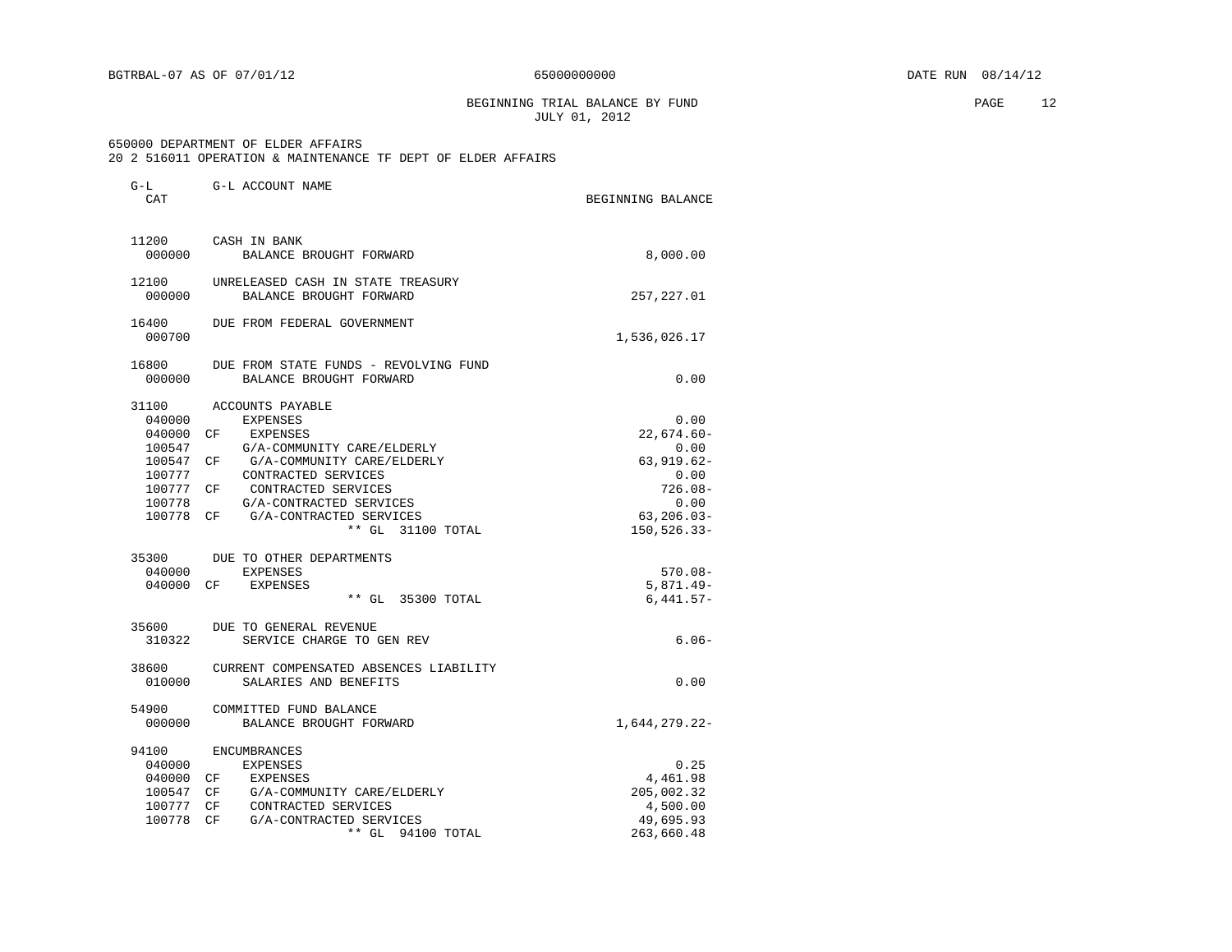BEGINNING TRIAL BALANCE BY FUND **PAGE** 13 JULY 01, 2012

 650000 DEPARTMENT OF ELDER AFFAIRS 20 2 516011 OPERATION & MAINTENANCE TF DEPT OF ELDER AFFAIRS

| $G-L$<br>CAT | G-L ACCOUNT NAME                       | BEGINNING BALANCE |
|--------------|----------------------------------------|-------------------|
| 98100        | BUDGETARY FND BAL RESERVED/ENCUMBRANCE |                   |
| 040000       | EXPENSES                               | $0.25 -$          |
| 040000       | CF<br><b>EXPENSES</b>                  | 4,461.98-         |
| 100547       | G/A-COMMUNITY CARE/ELDERLY<br>CF       | $205,002.32-$     |
| 100777       | CONTRACTED SERVICES<br>CF              | $4,500.00 -$      |
| 100778       | G/A-CONTRACTED SERVICES<br>CF          | $49,695.93-$      |
|              | * *<br>98100 TOTAL<br>GL               | $263,660.48-$     |

\*\*\* FUND TOTAL 0.00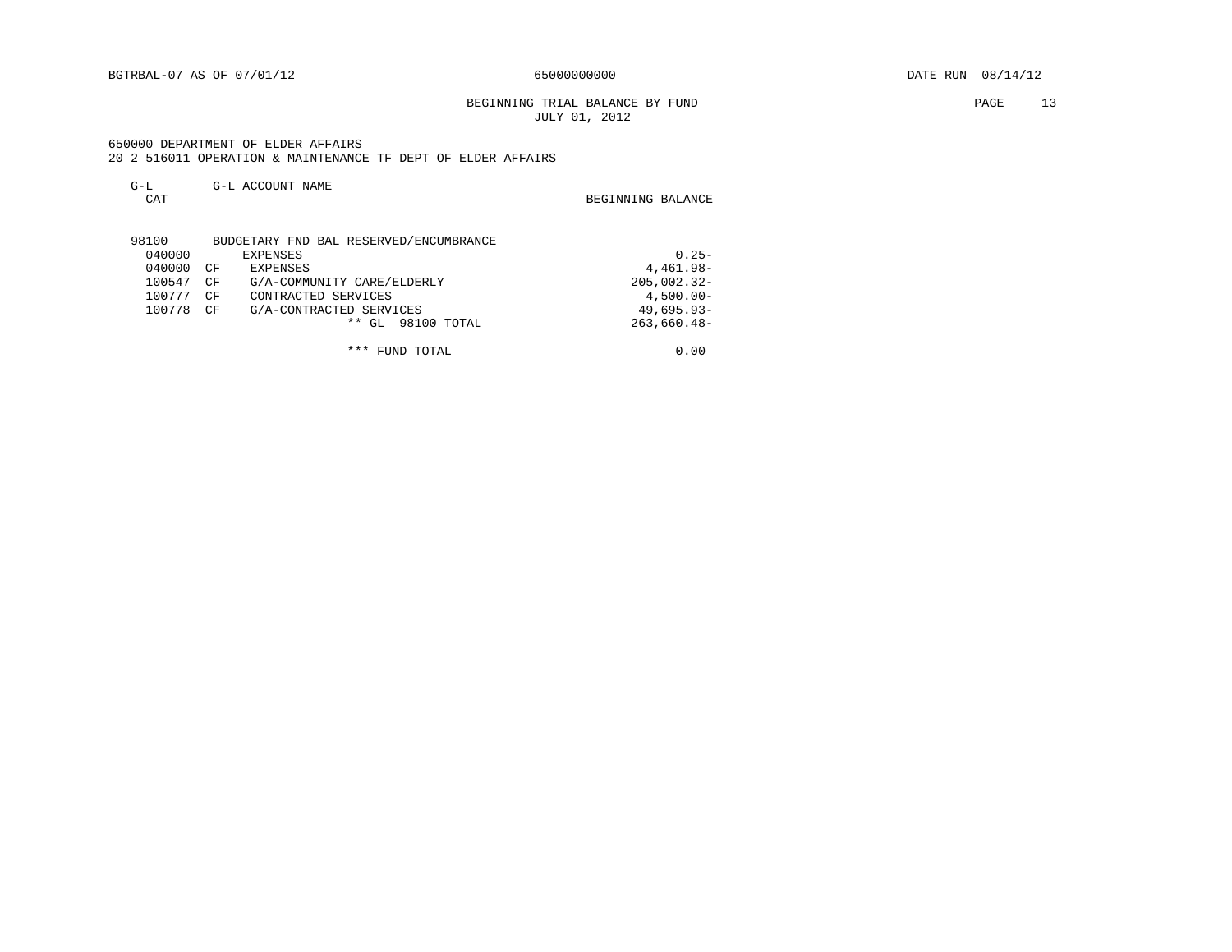BEGINNING TRIAL BALANCE BY FUND **PAGE** 14 JULY 01, 2012

#### 650000 DEPARTMENT OF ELDER AFFAIRS 74 8 516011 DOEA REVOLVING FUND

| $G-L$<br>CAT    | G-L ACCOUNT NAME                                                 | BEGINNING BALANCE |
|-----------------|------------------------------------------------------------------|-------------------|
| 11200<br>000000 | CASH IN BANK<br>BALANCE BROUGHT FORWARD                          | 0.00              |
| 16800<br>000000 | DUE FROM STATE FUNDS - REVOLVING FUND<br>BALANCE BROUGHT FORWARD | 0.00              |
|                 | *** FUND TOTAL                                                   | 0.00              |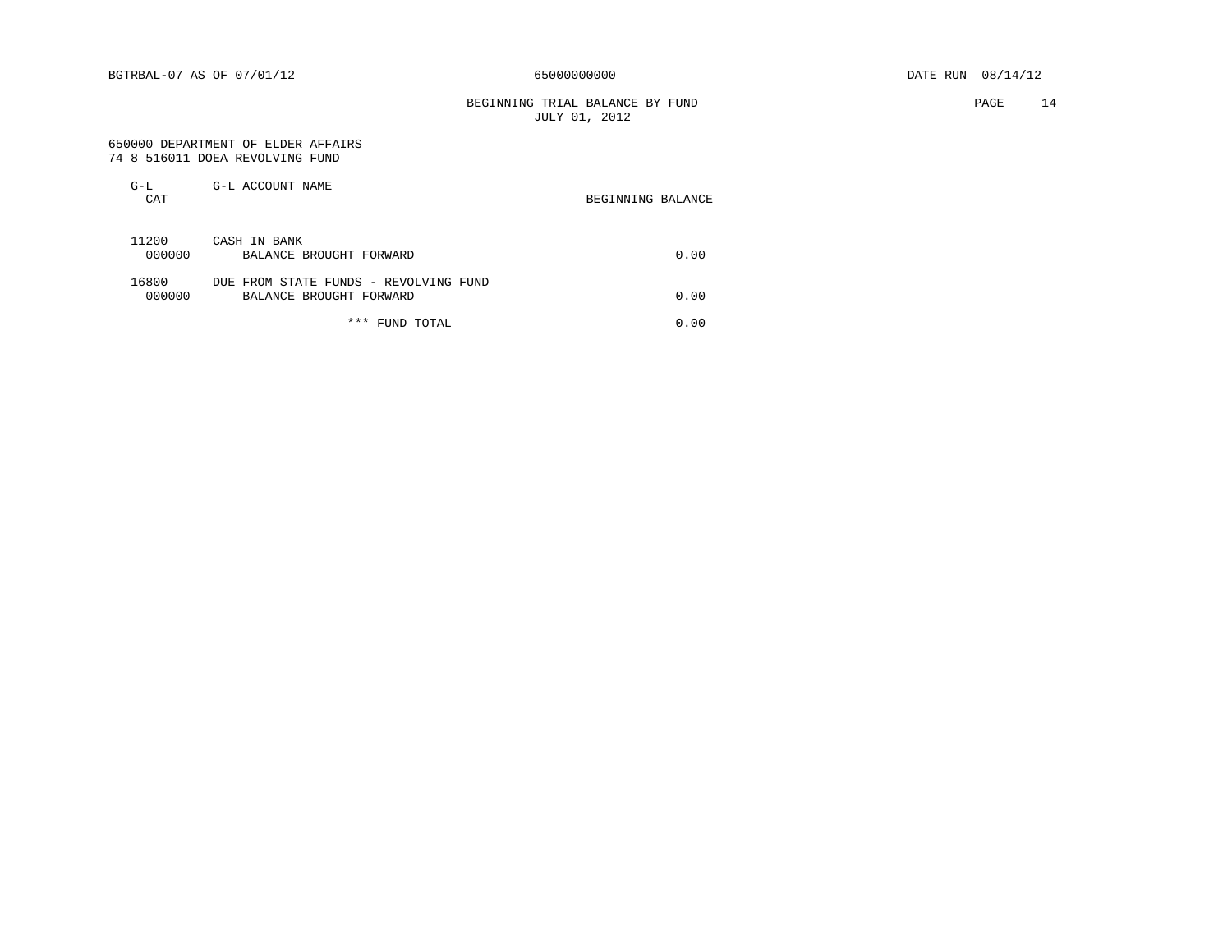#### BEGINNING TRIAL BALANCE BY FUND **PAGE 15** JULY 01, 2012

#### 650000 DEPARTMENT OF ELDER AFFAIRS 80 9 000001 GENERAL FIXED ASSETS ACCOUNT GROUP

G-L G-L ACCOUNT NAME

| ידי גי | BEGINNING BALANCE |
|--------|-------------------|
| ◡▵     |                   |
|        |                   |
|        |                   |

| 27600  | FURNITURE AND EQUIPMENT          |                 |
|--------|----------------------------------|-----------------|
| 000000 | BALANCE BROUGHT FORWARD          | 2,026,309.98    |
| 040000 | EXPENSES                         | 274,020.23      |
| 060000 | OPERATING CAPITAL OUTLAY         | 218, 127. 31    |
| 100007 | AAS TRAINING & EDUCATION         | 13, 143. 92-    |
| 100096 | G/A-ALZ DISEASE PROJ/SRVC        | $57, 187.33 -$  |
| 100250 | G/A-ALZHEIMER/RESPITE SVCS       | $26, 391.98 -$  |
| 100463 | CATEGORY NAME NOT ON TITLE FILE  | $29, 106.00 -$  |
| 100547 | G/A-COMMUNITY CARE/ELDERLY       | $405,029.06 -$  |
| 100548 | CATEGORY NAME NOT ON TITLE FILE  | $42, 299.00 -$  |
| 100570 | G/A-HOME ENERGY ASSISTANCE       | $964.00 -$      |
| 100604 | G/A-OLDER AMERICANS ACT          | $237,614.81-$   |
| 100633 | PUBLIC GUARDIAN CONTR. SVC       | 4,999.78        |
| 100778 | G/A-CONTRACTED SERVICES          | 79,517.99-      |
| 100918 | ALF STAFF TRAINING               | $30,050.56 -$   |
| 102011 | G/A-LOCAL SVCS PROGRAMS          | 4,899.00        |
| 103550 | CATEGORY NAME NOT ON TITLE FILE  | $40,610.46 -$   |
| 103566 | LONG TERM CARE OMBUD CNCL        | 383, 129.59     |
| 105000 | CATEGORY NAME NOT ON TITLE FILE  | $3,693.10-$     |
| 210014 | OTHER DATA PROCESSING SVCS       | $100, 497.19 -$ |
|        | ** GL 27600 TOTAL                | 1,845,380.49    |
|        |                                  |                 |
| 27700  | ACC DEPR - FURNITURE & EQUIPMENT |                 |
| 000000 | BALANCE BROUGHT FORWARD          | $1,629,482.65-$ |
| 040000 | EXPENSES                         | $247,557.23-$   |
| 060000 | OPERATING CAPITAL OUTLAY         | 13,707.02       |
| 100007 | AAS TRAINING & EDUCATION         | $1,797.59-$     |
| 100096 | G/A-ALZ DISEASE PROJ/SRVC        | $3, 263.38 -$   |
| 100250 | G/A-ALZHEIMER/RESPITE SVCS       | $1,498.49-$     |
| 100547 | G/A-COMMUNITY CARE/ELDERLY       | 102,221.88      |
| 100604 | G/A-OLDER AMERICANS ACT          | $59,011.26 -$   |
| 100633 | PUBLIC GUARDIAN CONTR. SVC       | $4,999.78-$     |
| 100778 | G/A-CONTRACTED SERVICES          | $6,309.01-$     |
| 100918 | ALF STAFF TRAINING               | 845.84-         |
| 102011 | G/A-LOCAL SVCS PROGRAMS          | $1,905.12-$     |
| 103550 | CATEGORY NAME NOT ON TITLE FILE  | $1,409.80-$     |
| 103566 | LONG TERM CARE OMBUD CNCL        | 260,838.14      |
| 210014 | OTHER DATA PROCESSING SVCS       | $2,481.60-$     |
|        | ** GL<br>27700 TOTAL             | $1,583,794.71-$ |
| 54900  | COMMITTED FUND BALANCE           |                 |
| 000000 | BALANCE BROUGHT FORWARD          | $261, 585.78 -$ |
|        |                                  |                 |
|        | *** FUND TOTAL                   | 0.00            |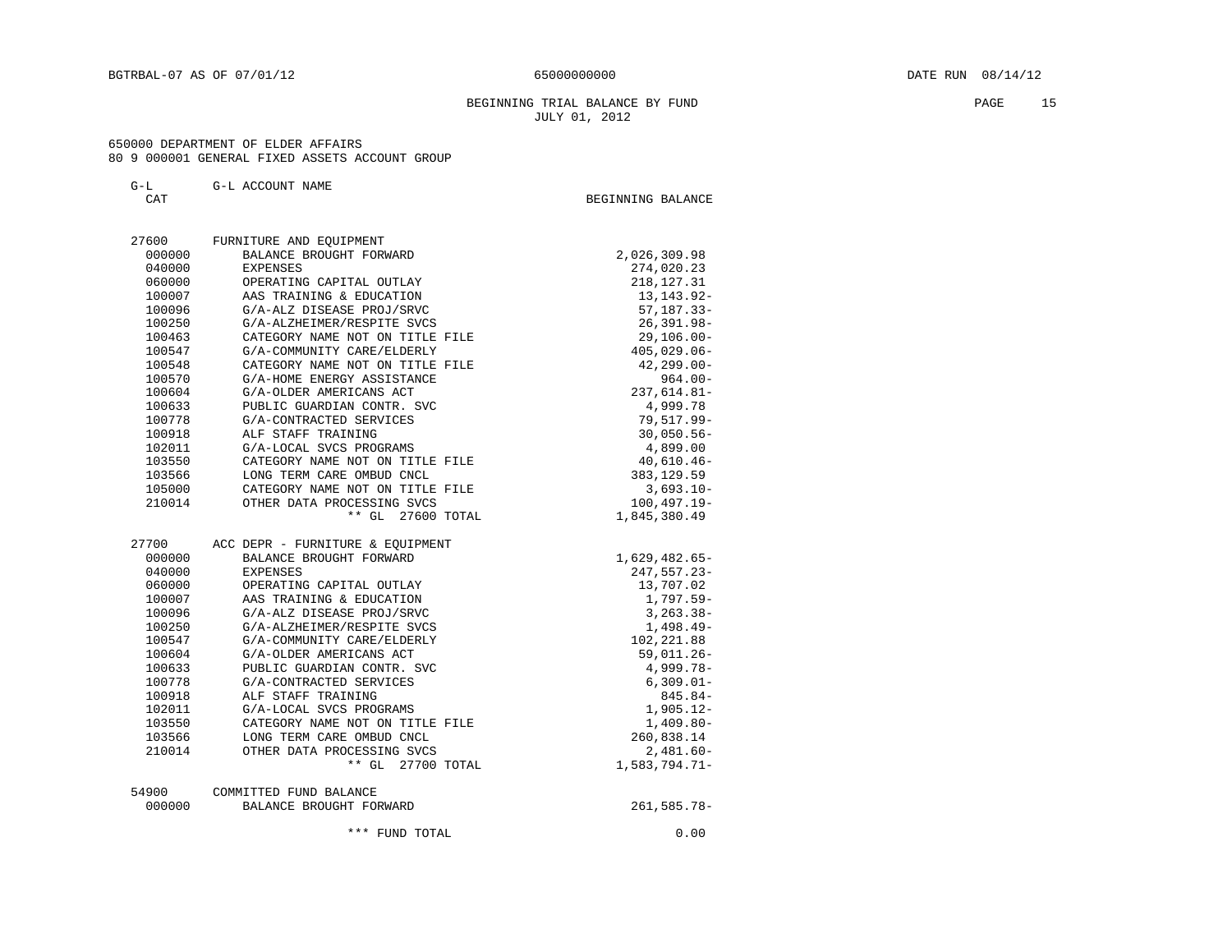BGTRBAL-07 AS OF 07/01/12 65000000000 DATE RUN 08/14/12

BEGINNING TRIAL BALANCE BY FUND **PAGE** 16 JULY 01, 2012

#### 650000 DEPARTMENT OF ELDER AFFAIRS 90 9 000002 GENERAL LONG TERM DEBT ACCOUNT GROUP

| $G-L$<br>CAT    | G-L ACCOUNT NAME                                                  | BEGINNING BALANCE |
|-----------------|-------------------------------------------------------------------|-------------------|
| 38600<br>000000 | CURRENT COMPENSATED ABSENCES LIABILITY<br>BALANCE BROUGHT FORWARD | 769,546.85-       |
| 48600<br>000000 | COMPENSATED ABSENCES LIABILITY<br>BALANCE BROUGHT FORWARD         | 1,710,826.13-     |
| 54900<br>000000 | COMMITTED FUND BALANCE<br>BALANCE BROUGHT FORWARD                 | 2,480,372.98      |
|                 | ***<br>TOTAL<br>FUND                                              | 0.00              |

 $\mathbf E$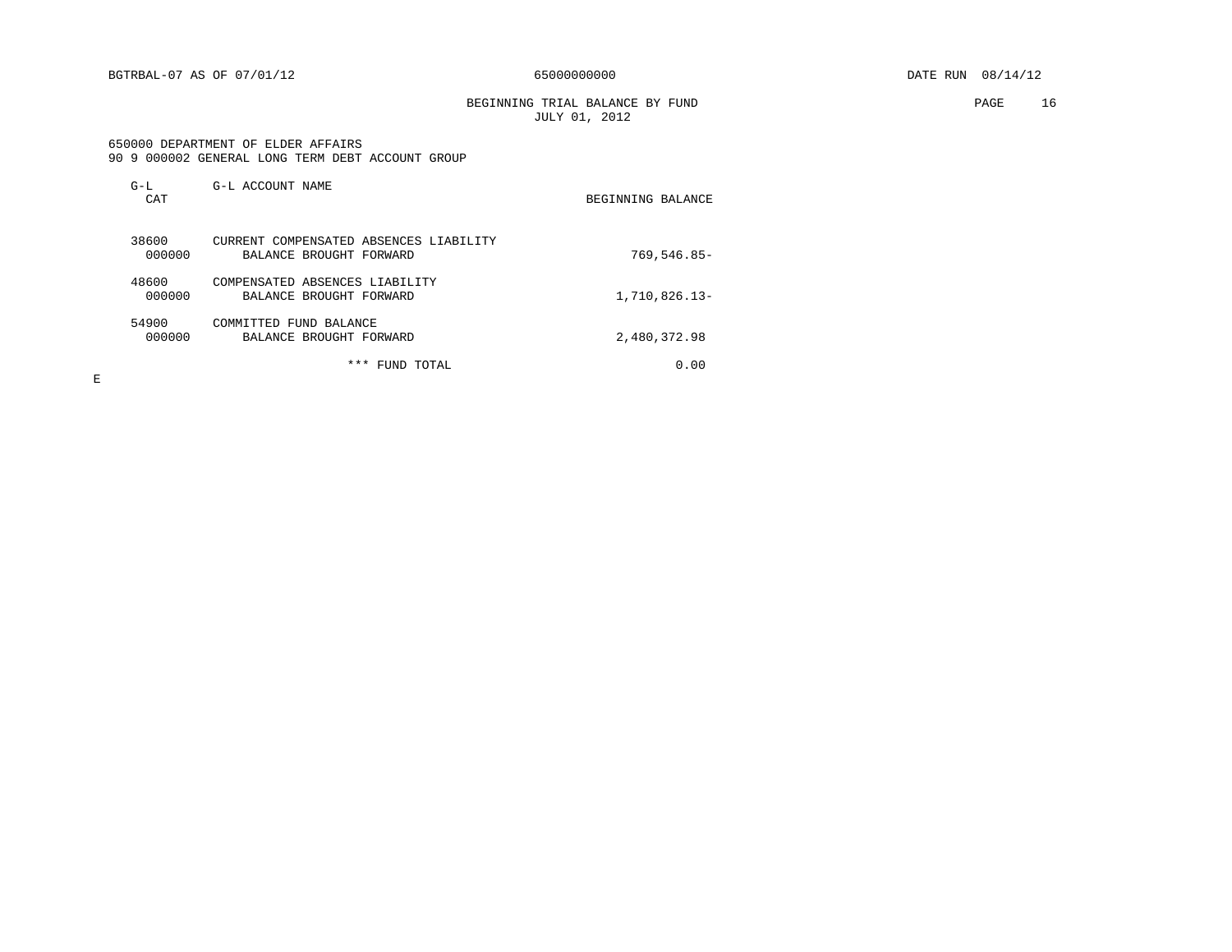# **SCHEDULE 1 - NARRATIVE**

**Budget Period: 2013-2014**

**Department Title**: Department of Elder Affairs

**Trust Fund Title:** Administrative Trust Fund

**Budget Entity:** 65000000

**LAS/PBS Fund Number:** 2021

# Revenue Forecasting Methodology

In Section I, Column A02 & A03, all lines in category 000799 and 001599 reflect estimates for department wide indirect earnings directly deposited into Administrative TF at an approved rate of 19.58%.

Revenue projections for Section I, line 4, A02 and A03 are based upon a schedule provided to the Public Guardianship by Department of Financial Services on anticipated abandoned property activity.

In Section I, line 3, section 744.1083(2), F.S., provided for annual registration fees through the Public Guardianship Office.

Revenue projections in Section I, A02 & A03, line 1 are based upon past history with straight lined projections. Florida Statute 119.07 provides for these fees.

# 5% State Trust Fund Reserve

In Section II, line 5 column A03 is computed based on estimated receipts in column A02.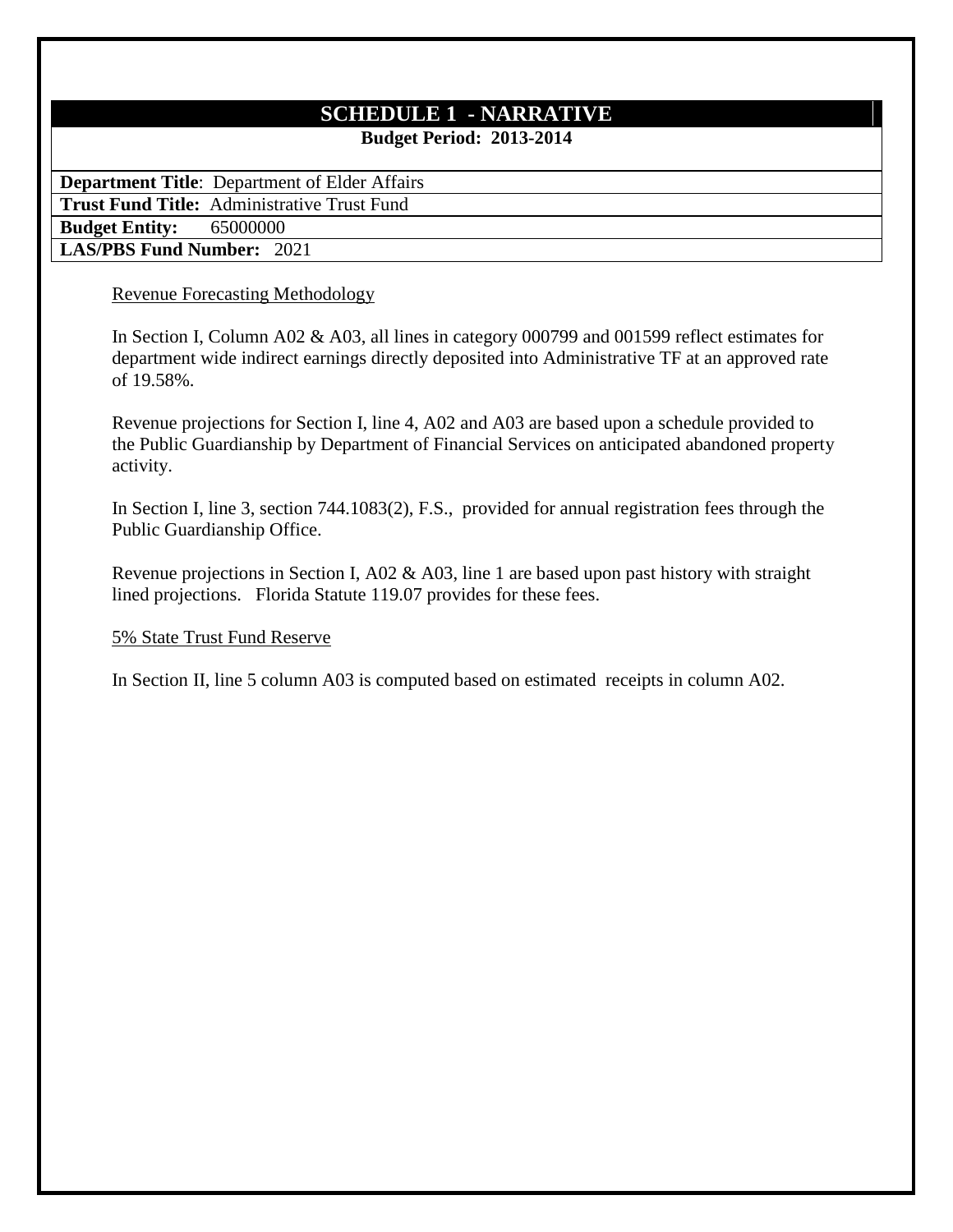### **Executive Office of the Governor Inter-Agency Transfers Reported on Schedule I**

### **Agency Name Department of Elder Affairs**

List all transfers totaling \$100,000 or more. Provide the applicable agency name and fund number, the categories used for both the transfer in and the transfer out, and the amount of the transfer for each of the fiscal years indicated, as well as the name of the person at the other agency who confirmed the amount of the transfer and the date of the confirmation. If transferred in/out to the General Revenue Fund, do not include on this form; however, on Schedule I be sure to include "To GR" or "From GR" in the description field.

| <b>Fund Name and Number:</b>                                                                          | Administrative Trust Fund - 2021                      |                                 |                                 |                                 |                                                       |                          |
|-------------------------------------------------------------------------------------------------------|-------------------------------------------------------|---------------------------------|---------------------------------|---------------------------------|-------------------------------------------------------|--------------------------|
| <b>Transfers In</b><br>(Provide Agency and Fund Number Received From)                                 | <b>Transfer In</b><br>Revenue<br>Category             | <b>Amount</b><br>FY 11-12 (A01) | <b>Amount</b><br>FY 12-13 (A02) | <b>Amount</b><br>FY 13-14 (A03) | <b>Transfer Out</b><br><b>Expenditure</b><br>Category | <b>Confirmed By/Date</b> |
| Department of Financial Services (2007)                                                               | 001500                                                | 734,411.66                      | 240,000.00                      | 590,000.00                      | 181030                                                | Sarah Goodman 10/5/2012  |
|                                                                                                       |                                                       |                                 |                                 |                                 |                                                       |                          |
|                                                                                                       |                                                       |                                 |                                 |                                 |                                                       |                          |
|                                                                                                       |                                                       |                                 |                                 |                                 |                                                       |                          |
| <b>Transfers Out (Operating and Non-Operating)</b><br>(Provide Agency and Fund Number Transferred To) | <b>Transfer Out</b><br><b>Expenditure</b><br>Category |                                 |                                 |                                 | <b>Transfer In</b><br>Revenue<br>Category             | <b>Confirmed By/Date</b> |
|                                                                                                       |                                                       |                                 |                                 |                                 |                                                       |                          |
|                                                                                                       |                                                       |                                 |                                 |                                 |                                                       |                          |
|                                                                                                       |                                                       |                                 |                                 |                                 |                                                       |                          |
|                                                                                                       |                                                       |                                 |                                 |                                 |                                                       |                          |
|                                                                                                       |                                                       |                                 |                                 |                                 |                                                       |                          |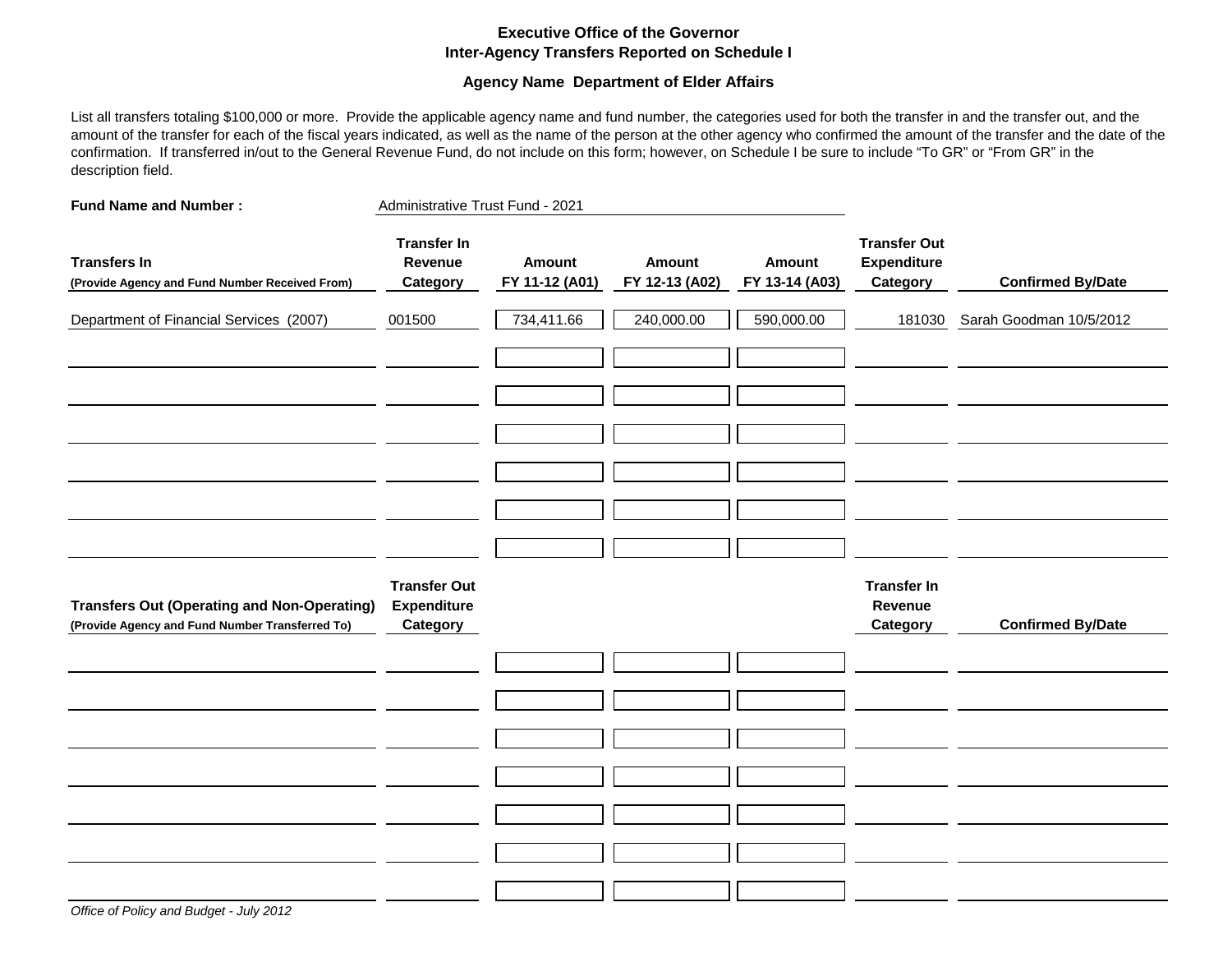| Department:<br>Program:<br>Fund:                                                                                                                                                                                                                                                                                                                                                                                                                  | 2021 | Department of Elder Affairs<br><b>Administrative Trust Fund</b> |                                                                                                                                   | <b>Budget Period: 2013-2014</b>             |
|---------------------------------------------------------------------------------------------------------------------------------------------------------------------------------------------------------------------------------------------------------------------------------------------------------------------------------------------------------------------------------------------------------------------------------------------------|------|-----------------------------------------------------------------|-----------------------------------------------------------------------------------------------------------------------------------|---------------------------------------------|
| <b>Specific Authority:</b><br><b>Purpose of Fees Collected:</b>                                                                                                                                                                                                                                                                                                                                                                                   |      | 400.452; 744.1083; 744.534                                      | Public Records Request Fees; Telephone Admin Fees; Public Guardianship<br>Registration Fees; Public Guardianship Abandon Property |                                             |
| Type of Fee or Program: (Check ONE Box and answer questions as indicated.)<br>Regulatory services or oversight to businesses or professions. (Complete Sections I, II, and III and attach<br><b>Examination of Regulatory Fees Form - Part I and II.)</b><br>Non-regulatory fees authorized to cover full cost of conducting a specific program or service. (Complete<br>X<br>Sections I, II, and III only.)<br><b>SECTION I - FEE COLLECTION</b> |      | <b>ACTUAL</b><br>FY 2011 - 2012                                 | <b>ESTIMATED</b><br>FY 2012 - 2013                                                                                                | <b>REQUEST</b><br>FY 2013 - 2014            |
| Receipts:<br><b>Publice Records Request Fees</b><br>Telephone Admin Fees<br><b>Indirect Earnings</b><br><b>Public Guardian Registration Fees</b><br>Public Guardianship Abandon Property                                                                                                                                                                                                                                                          |      | 802<br>38<br>2,637,537<br>24,165<br>734,412                     | 800<br>50<br>2,419,746<br>26,500<br>240,000                                                                                       | 800<br>50<br>2,389,660<br>26,500<br>590,000 |
| <b>Total Fee Collection to Line (A) - Section III</b><br><b>SECTION II - FULL COSTS</b>                                                                                                                                                                                                                                                                                                                                                           |      | 3,396,954                                                       | 2,687,096                                                                                                                         | 3,007,010                                   |
| Direct Costs:                                                                                                                                                                                                                                                                                                                                                                                                                                     |      |                                                                 |                                                                                                                                   |                                             |
| <b>Salaries and Benefits</b>                                                                                                                                                                                                                                                                                                                                                                                                                      |      | 1,813,962                                                       | 1,813,962                                                                                                                         | 1,813,962                                   |
| <b>Other Personal Services</b>                                                                                                                                                                                                                                                                                                                                                                                                                    |      | 460,617                                                         | 460,617                                                                                                                           | 460,617                                     |
| <b>Expenses</b>                                                                                                                                                                                                                                                                                                                                                                                                                                   |      | 302,302                                                         | 302,302                                                                                                                           | 302,302                                     |
| <b>Operating Capital Outlay</b>                                                                                                                                                                                                                                                                                                                                                                                                                   |      |                                                                 |                                                                                                                                   |                                             |
|                                                                                                                                                                                                                                                                                                                                                                                                                                                   |      |                                                                 |                                                                                                                                   |                                             |
| <b>Contracted Servcies</b>                                                                                                                                                                                                                                                                                                                                                                                                                        |      | 451,352                                                         | 451,352                                                                                                                           | 451,352                                     |
| Data Processing                                                                                                                                                                                                                                                                                                                                                                                                                                   |      |                                                                 |                                                                                                                                   |                                             |
| Indirect Costs Charged to Trust Fund                                                                                                                                                                                                                                                                                                                                                                                                              |      |                                                                 |                                                                                                                                   |                                             |
| <b>Total Full Costs to Line (B) - Section III</b>                                                                                                                                                                                                                                                                                                                                                                                                 |      | 3,028,233                                                       | 3,028,233                                                                                                                         | 3,028,233                                   |
| <b>Basis Used:</b>                                                                                                                                                                                                                                                                                                                                                                                                                                |      |                                                                 |                                                                                                                                   |                                             |
| <b>SECTION III - SUMMARY</b>                                                                                                                                                                                                                                                                                                                                                                                                                      |      |                                                                 |                                                                                                                                   |                                             |
| <b>TOTAL SECTION I</b>                                                                                                                                                                                                                                                                                                                                                                                                                            | (A)  | 3,396,954                                                       | 2,687,096                                                                                                                         | 3,007,010                                   |
| TOTAL SECTION II                                                                                                                                                                                                                                                                                                                                                                                                                                  | (B)  | 3,028,233                                                       | 3,028,233                                                                                                                         | 3,028,233                                   |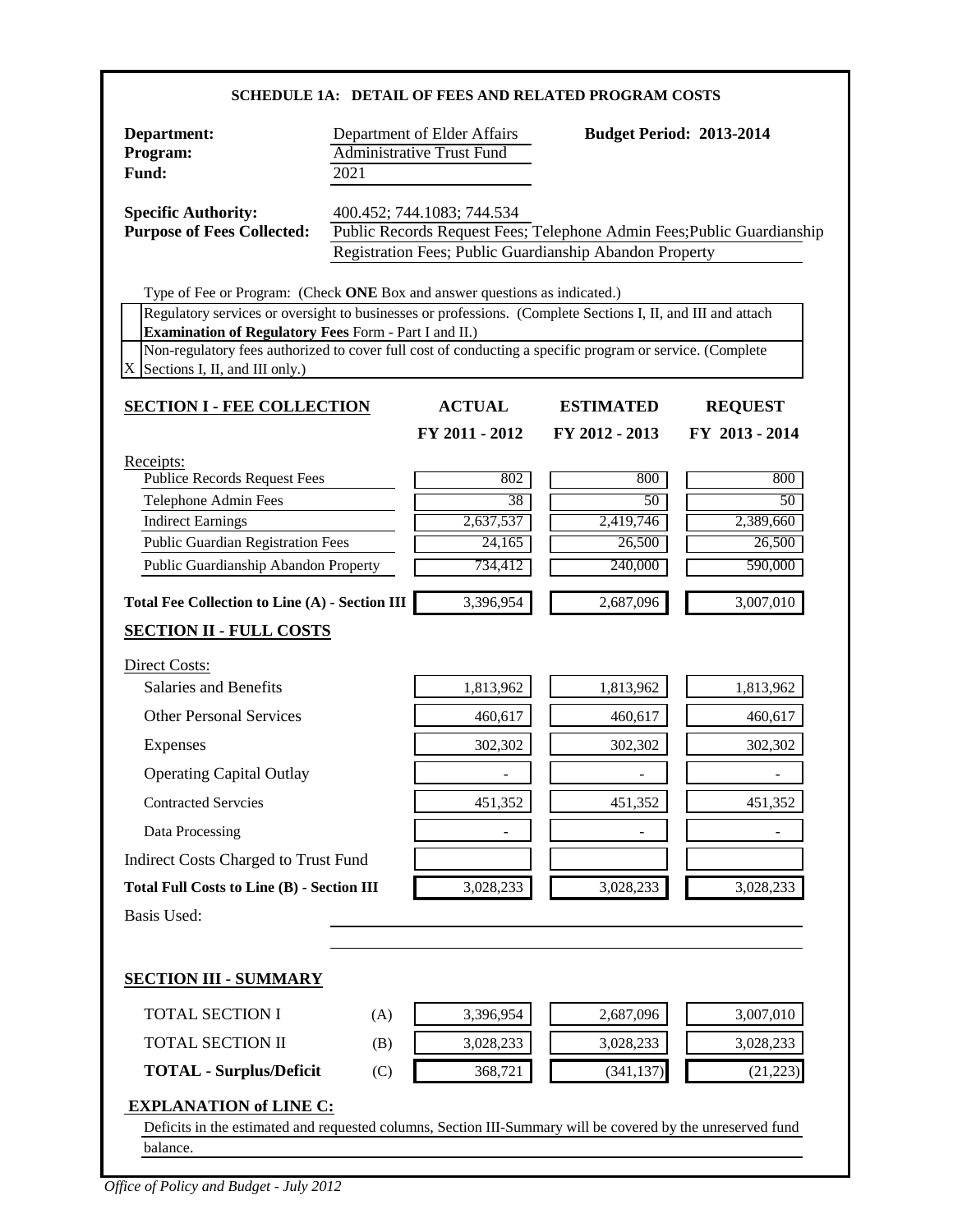# **SCHEDULE IC: RECONCILIATION OF UNRESERVED FUND BALANCE**

**LAS/PBS Fund Number:** 

**Budget Period: 2013 - 2014 Department Title:**<br> **Compartment Title:**<br> **Compartment of Elder Affairs**<br> **Comparent Of Elder Affairs**<br> **Comparent Of Elder Affairs**<br> **Comparent Of Elder Affairs Trust Fund Title:**<br> **Administrative Trust Fund**<br> **Administrative Trust Fund**<br> **Administrative Trust Fund Department Level**<br>2021

|                                                     | <b>Balance as of</b><br>6/30/2012 | SWFS*<br><b>Adjustments</b> | <b>Adjusted</b><br><b>Balance</b> |
|-----------------------------------------------------|-----------------------------------|-----------------------------|-----------------------------------|
| <b>Chief Financial Officer's (CFO) Cash Balance</b> | 2,054,795.83 (A)                  |                             | 2,054,795.83                      |
| ADD: Other Cash (See Instructions)                  | (B)                               |                             |                                   |
| ADD: Anticapated Receivables                        | $25,222.84$ (C)                   |                             | 25,222.84                         |
| ADD: Outstanding Accounts Receivable                | $172,582.18$ (D)                  |                             | 172,582.18                        |
| ADD: Outstanding Accounts Receivable                | $109,499.56$ (E)                  |                             | 109,499.56                        |
| <b>Total Cash plus Accounts Receivable</b>          | 2,362,100.41 (F)                  |                             | 2,362,100.41                      |
| LESS Allowances for Uncollectibles                  | (G)                               |                             |                                   |
| LESS Approved "A" Certified Forwards                | $17,294.15$ (H)                   |                             | 17,294.15                         |
| Approved "B" Certified Forwards                     | $25,222.84$ (H)                   |                             | 25,222.84                         |
| LESS: Other Accounts Payable (Nonoperating)         | (H)                               |                             |                                   |
| LESS: Other Accounts Payable (Nonoperating)         | $16,824.42$ (I)                   |                             | 16,824.42                         |
| LESS: Deferred Revenue-Current GL 38900             | 53,804.29 (J)                     |                             | 53,804.29                         |
| <b>Unreserved Fund Balance, 07/01/12</b>            | $2,248,954.71$ (K)                |                             | 2,248,954.71                      |

**Notes:**

**\*SWFS = Statewide Financial Statement** 

**\*\* This amount should agree with Line I, Section IV of the Schedule I for the most recent completed fiscal year and Line A for the following year.**

*Office of Policy and Budget - July 2012*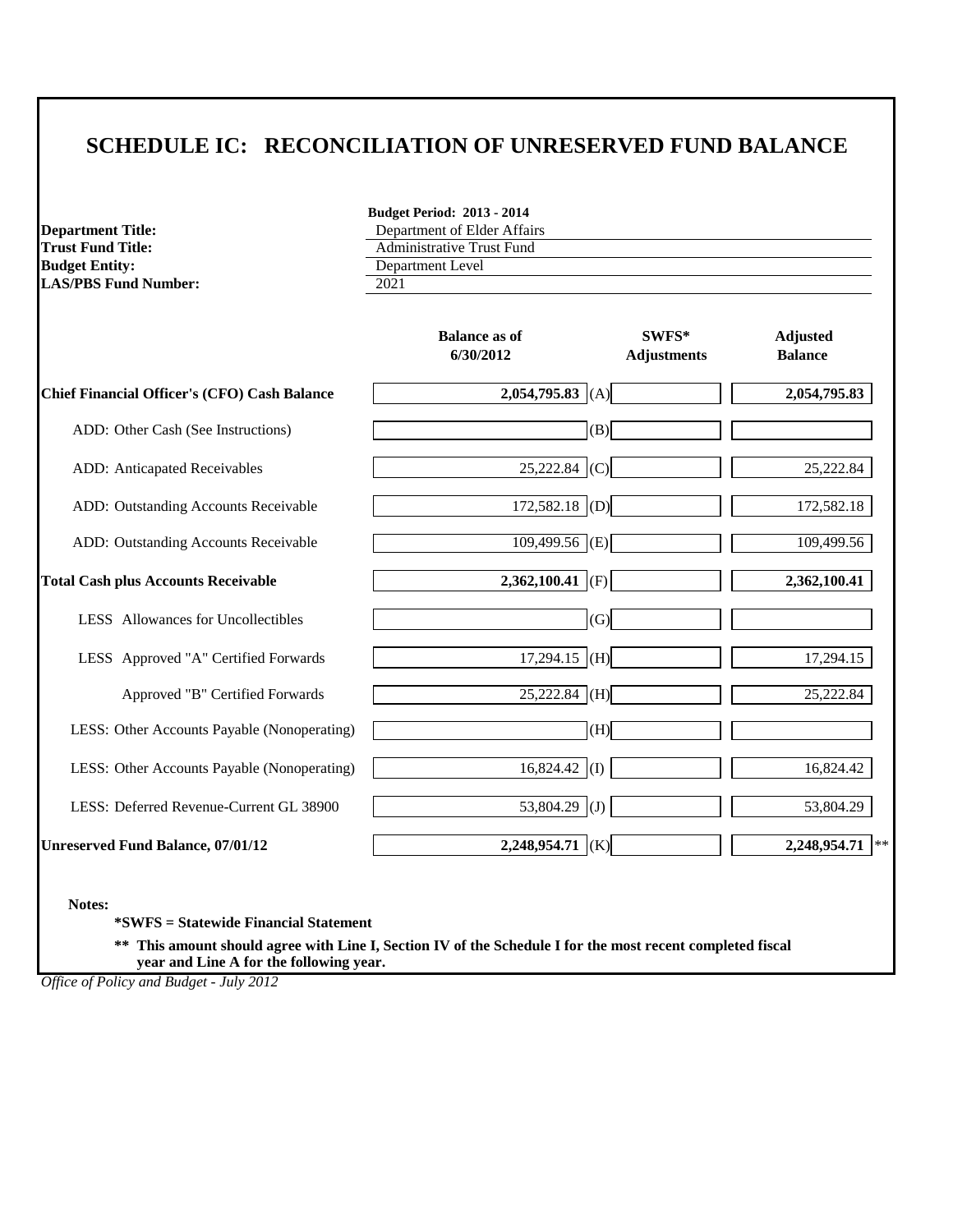# **RECONCILIATION: BEGINNING TRIAL BALANCE TO SCHEDULE I and IC**

|                                          | <b>Budget Period: 2013 - 2014</b>                                    |                     |
|------------------------------------------|----------------------------------------------------------------------|---------------------|
| <b>Department Title:</b>                 | Department of Elder Affairs                                          |                     |
| <b>Trust Fund Title:</b>                 | <b>Administrative Trust Fund</b>                                     |                     |
| <b>LAS/PBS Fund Number:</b>              | 2021                                                                 |                     |
| <b>BEGINNING TRIAL BALANCE:</b>          |                                                                      |                     |
|                                          | <b>Total Fund Balance Per FLAIR Trial Balance, 07/01/12</b>          |                     |
|                                          | Total all GLC's 5XXXX for governmental funds;                        | 2,248,952.36<br>(A) |
|                                          | GLC 539XX for proprietary and fiduciary funds                        |                     |
|                                          | <b>Subtract Nonspendable Fund Balance (GLC 56XXX)</b>                | (B)                 |
|                                          | <b>Add/Subtract Statewide Financial Statement (SWFS)Adjustments:</b> |                     |
|                                          | SWFS Adjustment # and Description                                    | (C)                 |
|                                          | SWFS Adjustment # and Description                                    | (C)                 |
|                                          | <b>Add/Subtract Other Adjustment(s):</b>                             |                     |
|                                          | Approved "B" Carry Forward (Encumbrances) per LAS/PBS                | 25,222.84<br>(D)    |
|                                          | Approved "C" Carry Forward Total (FCO) per LAS/PBS                   | (D)                 |
|                                          | A/P not C/F-Operating Categories                                     | 2.35<br>(D)         |
|                                          | Anticipated grant receivable                                         | 25,222.84<br>(D)    |
|                                          |                                                                      | (D)                 |
|                                          |                                                                      | (D)                 |
| <b>ADJUSTED BEGINNING TRIAL BALANCE:</b> |                                                                      | 2,248,954.71<br>(E) |
|                                          | UNRESERVED FUND BALANCE, SCHEDULE IC (Line I)                        | 2,248,954.71<br>(F) |
| <b>DIFFERENCE:</b>                       |                                                                      | 0.00<br>$(G)*$      |
| *SHOULD EQUAL ZERO.                      |                                                                      |                     |
|                                          |                                                                      |                     |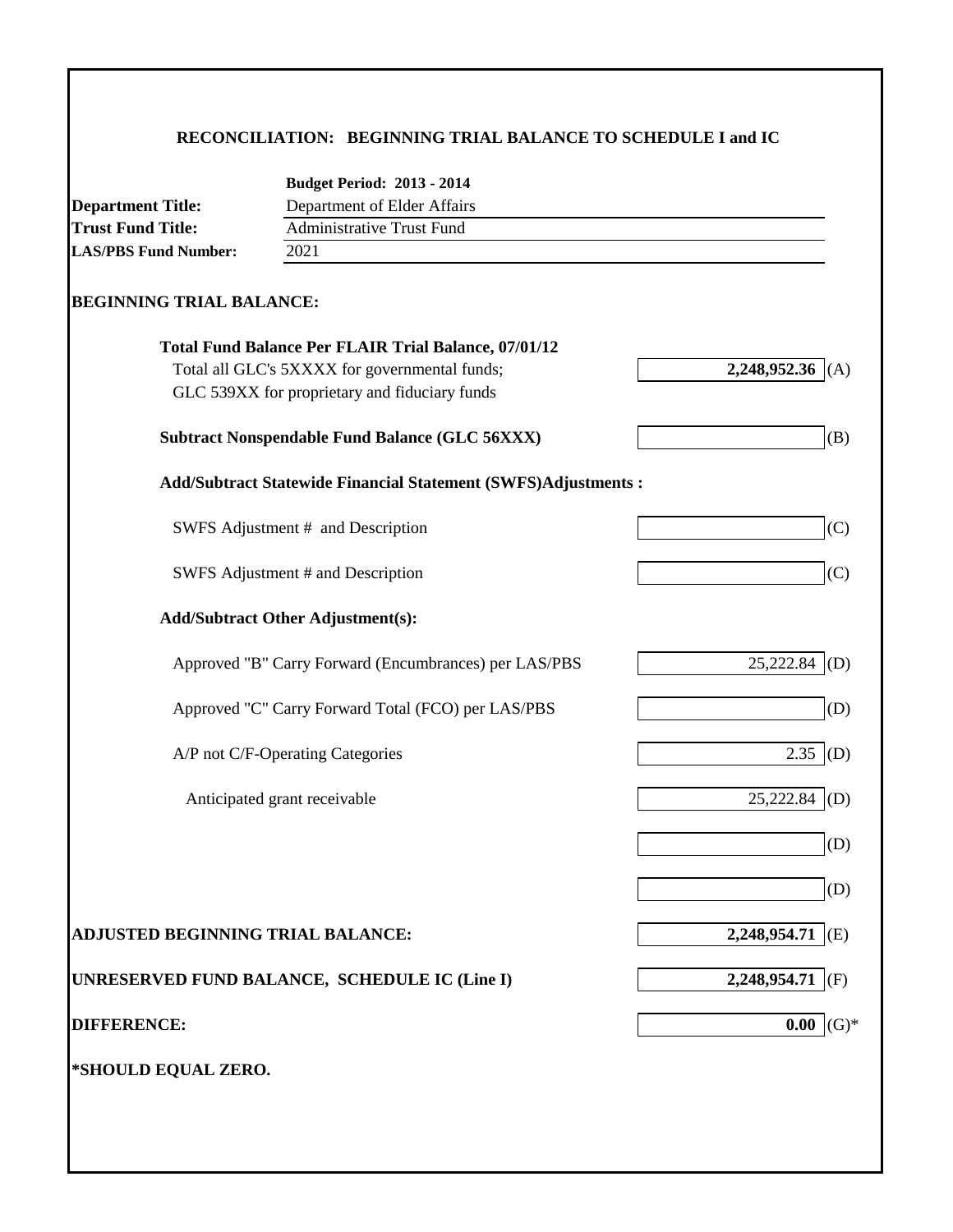# **SCHEDULE 1 - NARRATIVE**

**Budget Period: 2012 – 2013**

**Department Title**: Department of Elder Affairs **Trust Fund Title:** Federal Grants Trust Fund **Budget Entity:** 65000000 **LAS/PBS Fund Number:** 2261

## Revenue Forecasting Methodology

- The Revenue Forecasting Methodology is based upon available grants and spending authority for the fiscal year.
- The amount in A01, Section III, line 01, prior year certified forward adjustment, represents the difference in the requested certified forward amount and actual disbursement.
- The amount in A01, Section III, line 02, is the accounts payable not certified forward at 06/30/11.

## 5%State Trust Fund Reserve

• The Federal Grants Trust Fund is exempt from 5% reserve because it is all federal monies.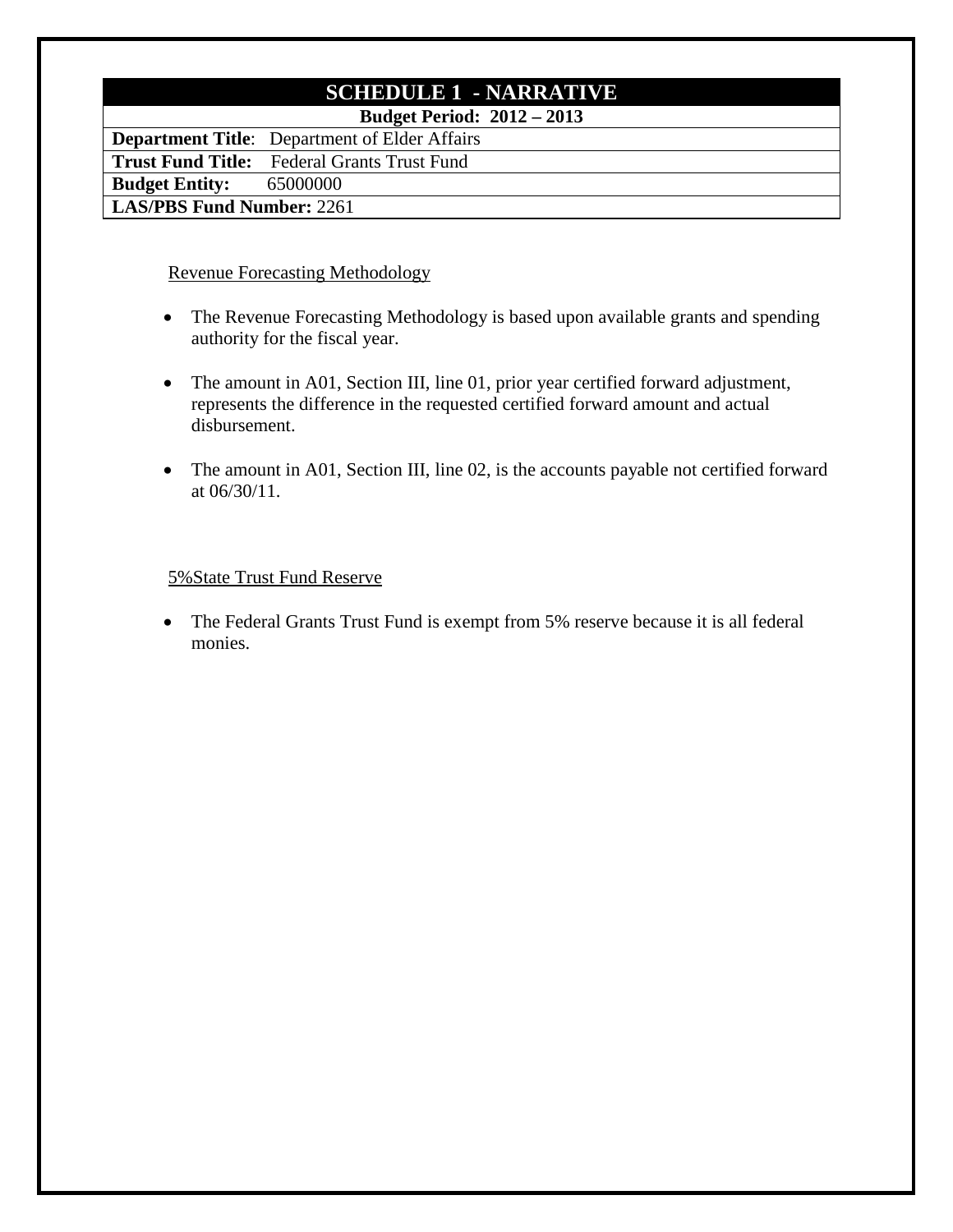### **Executive Office of the Governor Inter-Agency Transfers Reported on Schedule I**

### **Agency Name : Department of Elder Affairs**

List all transfers totaling \$100,000 or more. Provide the applicable agency name and fund number, the categories used for both the transfer in and the transfer out, and the amount of the transfer for each of the fiscal years indicated, as well as the name of the person at the other agency who confirmed the amount of the transfer and the date of the confirmation. If transferred in/out to the General Revenue Fund, do not include on this form; however, on Schedule I be sure to include "To GR" or "From GR" in the description field.

| <b>Fund Name and Number:</b>                                                                          | Federal Grants Trust Fund - 2261                      |                          |                                 |                          |                                                       |                          |
|-------------------------------------------------------------------------------------------------------|-------------------------------------------------------|--------------------------|---------------------------------|--------------------------|-------------------------------------------------------|--------------------------|
| <b>Transfers In</b><br>(Provide Agency and Fund Number Received From)                                 | <b>Transfer In</b><br>Revenue<br>Category             | Amount<br>FY 11-12 (A01) | <b>Amount</b><br>FY 12-13 (A02) | Amount<br>FY 13-14 (A03) | <b>Transfer Out</b><br><b>Expenditure</b><br>Category | <b>Confirmed By/Date</b> |
| Department of Economic Opportunity - 2261                                                             | 001510                                                | 4,839,048.77             | 4,681,212.00                    | 4,681,212.00             | 100552                                                | Marvin Rumsey            |
| Department of Community Affairs - 2451                                                                | 001510                                                | 675,134.34               | 0.00                            | 0.00                     | 100552                                                | Karen Peyton             |
|                                                                                                       |                                                       |                          |                                 |                          |                                                       |                          |
|                                                                                                       |                                                       |                          |                                 |                          |                                                       |                          |
|                                                                                                       |                                                       |                          |                                 |                          |                                                       |                          |
|                                                                                                       |                                                       |                          |                                 |                          |                                                       |                          |
|                                                                                                       |                                                       |                          |                                 |                          |                                                       |                          |
| <b>Transfers Out (Operating and Non-Operating)</b><br>(Provide Agency and Fund Number Transferred To) | <b>Transfer Out</b><br><b>Expenditure</b><br>Category |                          |                                 |                          | <b>Transfer In</b><br>Revenue<br>Category             | <b>Confirmed By/Date</b> |
|                                                                                                       |                                                       |                          |                                 |                          |                                                       |                          |
|                                                                                                       |                                                       |                          |                                 |                          |                                                       |                          |
|                                                                                                       |                                                       |                          |                                 |                          |                                                       |                          |
|                                                                                                       |                                                       |                          |                                 |                          |                                                       |                          |
|                                                                                                       |                                                       |                          |                                 |                          |                                                       |                          |
|                                                                                                       |                                                       |                          |                                 |                          |                                                       |                          |
|                                                                                                       |                                                       |                          |                                 |                          |                                                       |                          |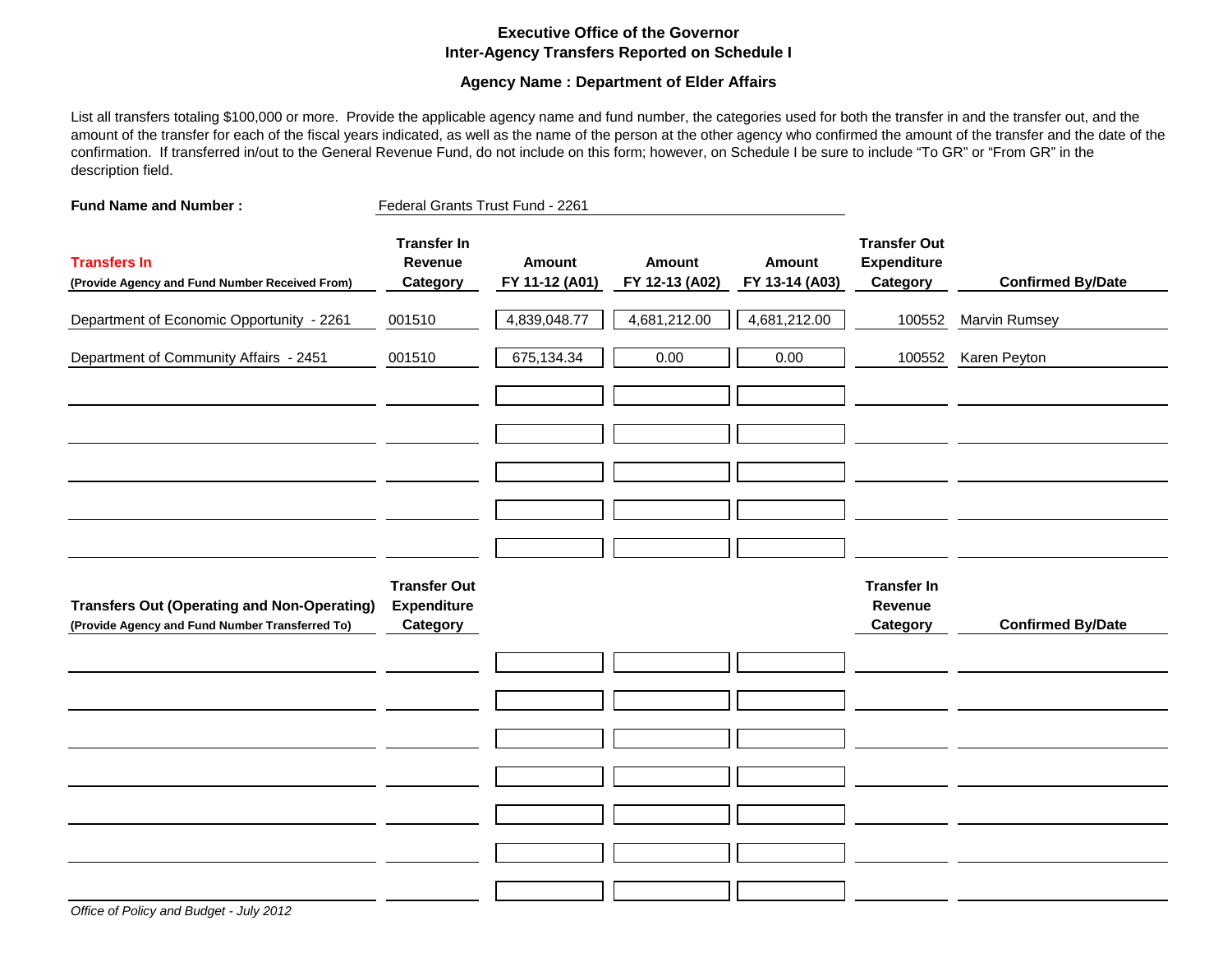# **SCHEDULE IC: RECONCILIATION OF UNRESERVED FUND BALANCE**

**Department Title:**<br> **Department of Elder Affairs**<br> **Department of Elder Affairs**<br> **Department of Elder Affairs Budget Entity: LAS/PBS Fund Number:** 

**Budget Period: 2013 - 2014**

Federal Grants Trust Fund<br>2261

|                                                     | <b>Balance as of</b><br>6/30/2012 | SWFS*<br><b>Adjustments</b> | <b>Adjusted</b><br><b>Balance</b> |
|-----------------------------------------------------|-----------------------------------|-----------------------------|-----------------------------------|
| <b>Chief Financial Officer's (CFO) Cash Balance</b> | $1,643,318$ (A)                   |                             | 1,643,318                         |
| ADD: Other Cash (See Instructions)                  | (B)                               |                             |                                   |
| <b>ADD</b> : Investments                            | (C)                               |                             |                                   |
| ADD: Outstanding Accounts Receivable                | $4,183,434 $ (D)                  |                             | 4,183,434                         |
| ADD: Anticipated Grant Receivables "B"              | $5,854,615$ <sub>(E)</sub>        |                             | 5,854,615                         |
| <b>Total Cash plus Accounts Receivable</b>          | 11,681,367 (F)                    |                             | 11,681,367                        |
| Allowances for Uncollectibles<br>LESS:              | (G)                               |                             |                                   |
| LESS: Approved "A" Certified Forwards               | $4,145,810$ (H)                   |                             | 4,145,810                         |
| Approved "B" Certified Forwards                     | $5,854,615$ (H)                   |                             | 5,854,615                         |
| Approved "FCO" Certified Forwards                   | (H)                               |                             |                                   |
| LESS: Other Accounts Payable (Nonoperating)         | (I)                               |                             |                                   |
| LESS: Deferred Revenue                              | $542,717$ (J)                     |                             | 542,717                           |
| <b>Unreserved Fund Balance, 07/01/12</b>            | $1,138,225$ <sub>(K)</sub>        |                             | $1,138,225$ **                    |

**Notes:**

**\*SWFS = Statewide Financial Statement** 

**\*\* This amount should agree with Line I, Section IV of the Schedule I for the most recent completed fiscal year and Line A for the following year.**

*Office of Policy and Budget - July 2012*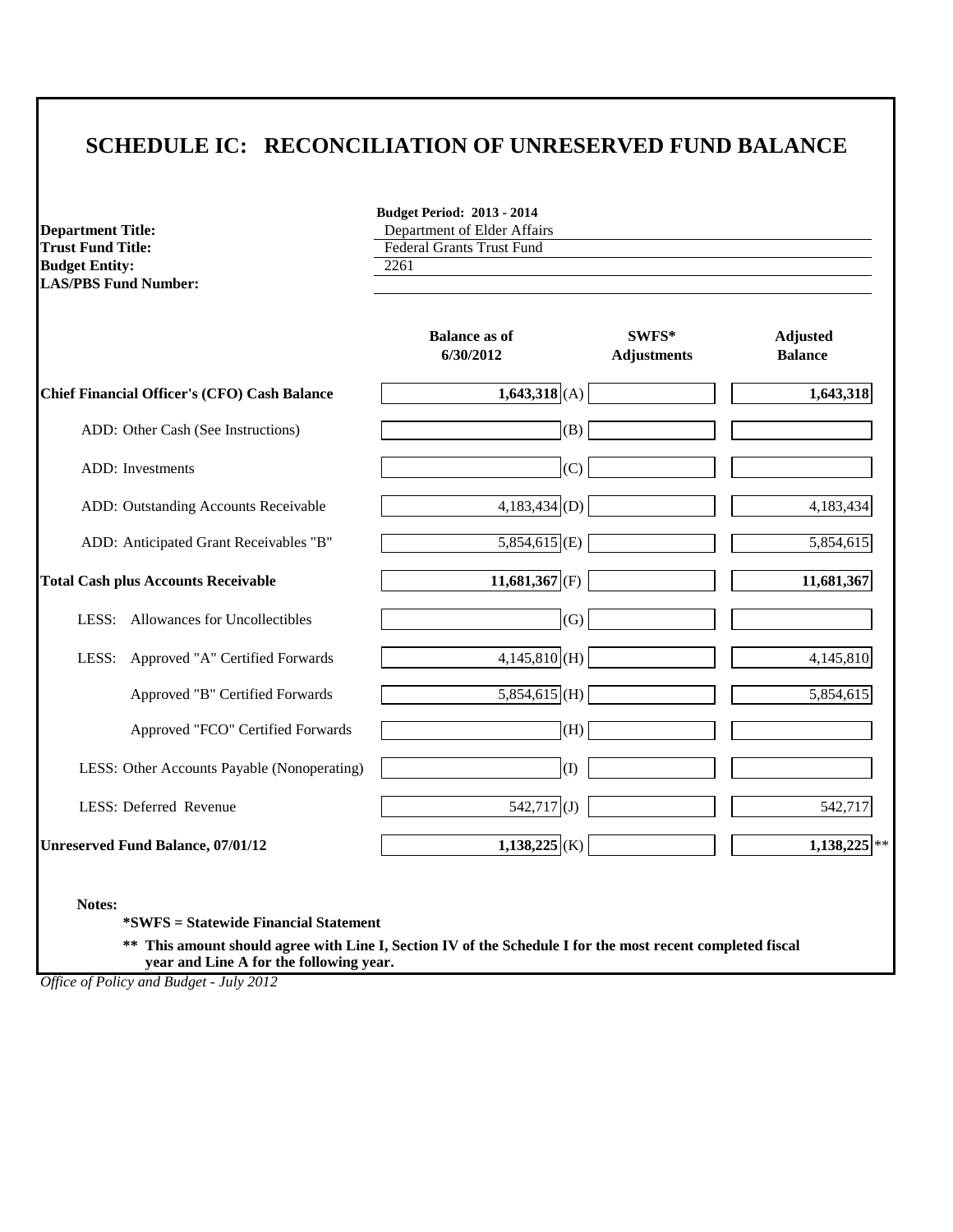## **RECONCILIATION: BEGINNING TRIAL BALANCE TO SCHEDULE I and IC**

|                                   | <b>Budget Period: 2013 - 2014</b>                                    |                  |
|-----------------------------------|----------------------------------------------------------------------|------------------|
| <b>Department Title:</b>          | Department of Elder Affairs                                          |                  |
| <b>Trust Fund Title:</b>          | <b>Federal Grants Trust Fund</b>                                     |                  |
| <b>LAS/PBS Fund Number:</b>       | 2261                                                                 |                  |
| <b>BEGINNING TRIAL BALANCE:</b>   |                                                                      |                  |
|                                   | <b>Total Fund Balance Per FLAIR Trial Balance, 07/01/12</b>          |                  |
|                                   | Total all GLC's 5XXXX for governmental funds;                        | 1,137,542<br>(A) |
|                                   | GLC 539XX for proprietary and fiduciary funds                        |                  |
|                                   | <b>Subtract Nonspendable Fund Balance (GLC 56XXX)</b>                | (B)              |
|                                   | <b>Add/Subtract Statewide Financial Statement (SWFS)Adjustments:</b> |                  |
|                                   | SWFS Adjustment # and Description                                    | (C)              |
|                                   | SWFS Adjustment # and Description                                    | (C)              |
|                                   | <b>Add/Subtract Other Adjustment(s):</b>                             |                  |
|                                   | Approved "B" Carry Forward (Encumbrances) per LAS/PBS                | 5,854,615<br>(D) |
|                                   | Approved "C" Carry Forward Total (FCO) per LAS/PBS                   | (D)              |
|                                   | A/P not C/F-Operating Categories                                     | 683.19<br>(D)    |
|                                   | Anticipated Grant Receivables "B"                                    | (D)<br>5,854,615 |
|                                   |                                                                      | (D)              |
|                                   |                                                                      | (D)              |
| ADJUSTED BEGINNING TRIAL BALANCE: |                                                                      | 1,138,225<br>(E) |
|                                   | UNRESERVED FUND BALANCE, SCHEDULE IC (Line K)                        | 1,138,225<br>(F) |
| <b>DIFFERENCE:</b>                |                                                                      | 0.00             |
| *SHOULD EQUAL ZERO.               |                                                                      |                  |
|                                   |                                                                      |                  |
|                                   |                                                                      |                  |
|                                   |                                                                      |                  |

*Office of Policy and Budget - July 2012*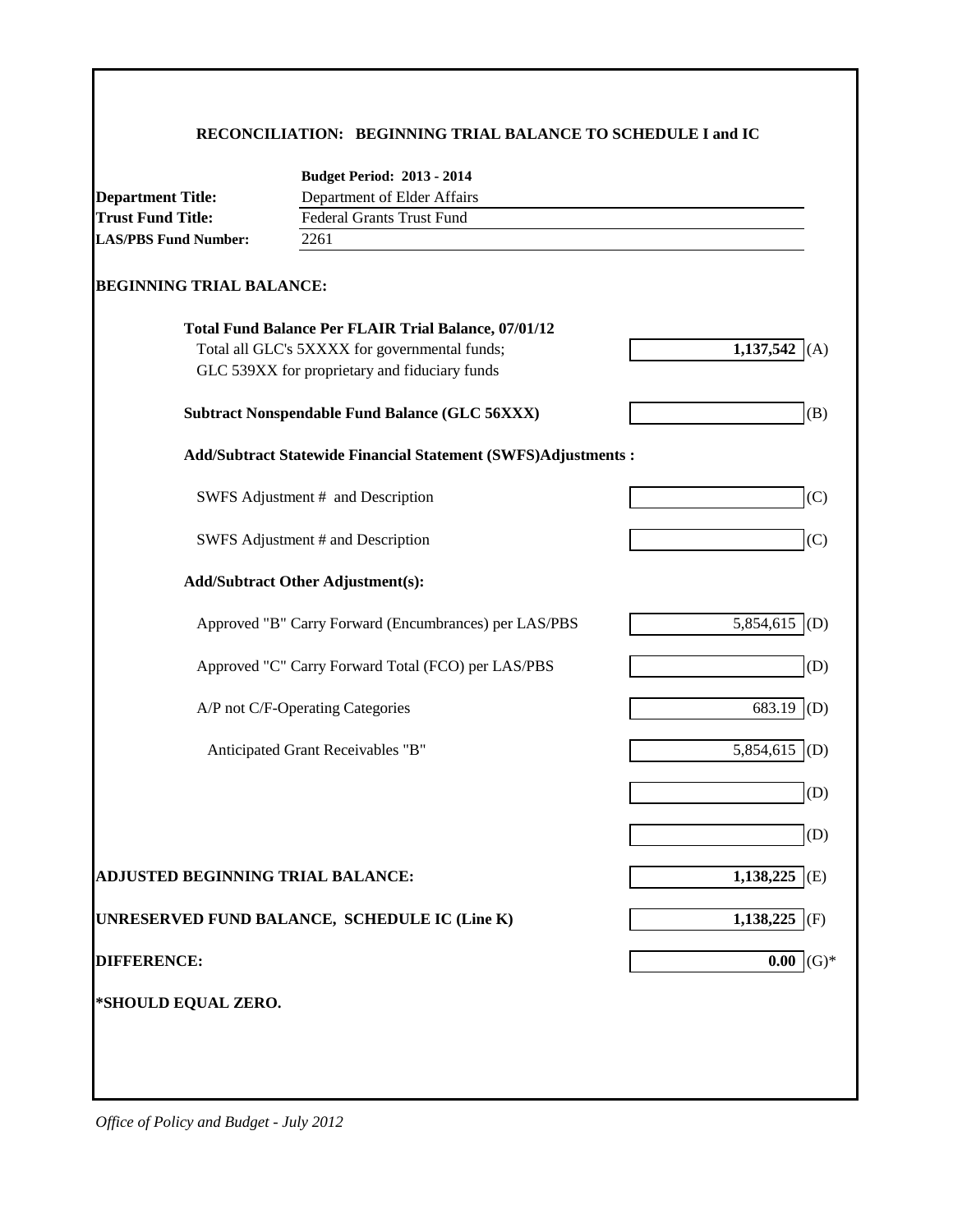# **SCHEDULE 1 - NARRATIVE**

# **Budget Period: 2013 - 2014**

**Department Title**: Department of Elder Affairs **Trust Fund Title:** Grants and Donations Trust Fund **Budget Entity:** 65000000 **LAS/PBS Fund Number:** 2339

## Revenue Forecasting Methodology

The Grants and Donations Trust Fund serve as the depository for private grant funds and donations received by the Department. Donations are estimated based on past contributions to support specific initiatives sponsored by the Department. Donations received are used only as specified by the contributor. Columns A02/A03 are projected based on actual donations received in the prior year.

## 5% State Trust Fund Reserve

The amount that is included in Column A03 (Line 07) is calculated using the estimated revenues entered in Column A03 (Line 01) per instructions.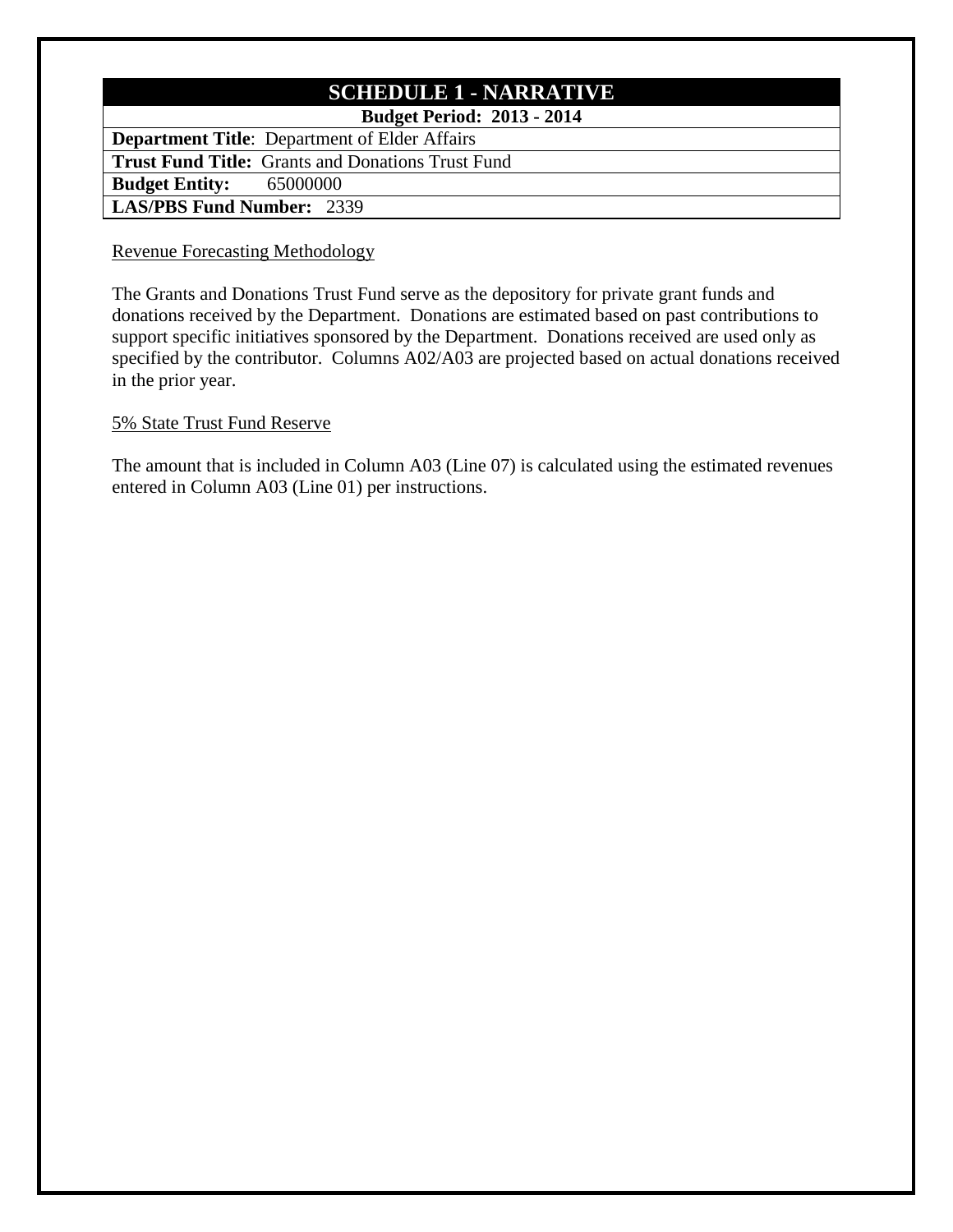# **SCHEDULE IC: RECONCILIATION OF UNRESERVED FUND BALANCE**

**Budget Period: 2013 - 2014**

| <b>Department Title:</b>                                           | Department of Elder Affairs       |                             |                                   |
|--------------------------------------------------------------------|-----------------------------------|-----------------------------|-----------------------------------|
| <b>Trust Fund Title:</b><br><b>Grants and Donations Trust Fund</b> |                                   |                             |                                   |
| <b>Budget Entity:</b>                                              | Department Level                  |                             |                                   |
| <b>LAS/PBS Fund Number:</b>                                        | 2339                              |                             |                                   |
|                                                                    | <b>Balance as of</b><br>6/30/2012 | SWFS*<br><b>Adjustments</b> | <b>Adjusted</b><br><b>Balance</b> |
| <b>Chief Financial Officer's (CFO) Cash Balance</b>                | 228,952.73 $(A)$                  |                             | 228,952.73                        |
| ADD: Other Cash (See Instructions)                                 | (B)                               |                             |                                   |
| <b>ADD</b> : Investments                                           | (C)                               |                             |                                   |
| ADD: Outstanding Accounts Receivable                               | (D)                               |                             |                                   |
|                                                                    | (E)                               |                             |                                   |
| <b>Total Cash plus Accounts Receivable</b>                         | 228,952.73 (F)                    |                             | 228,952.73                        |
| LESS Allowances for Uncollectibles                                 | (G)                               |                             |                                   |
| LESS Approved "A" Certified Forwards                               | (H)                               |                             |                                   |
| Approved "B" Certified Forwards                                    | (H)                               |                             |                                   |
| Approved "FCO" Certified Forwards                                  | (H)                               |                             |                                   |
| LESS: Other Accounts Payable (Nonoperating)                        | 172,927.86 (I)                    |                             | 172,927.86                        |
|                                                                    | (J)                               |                             |                                   |
| <b>Unreserved Fund Balance, 07/01/12</b>                           | 56,024.87 (K)                     |                             | 56,024.87                         |

**Notes:**

**\*SWFS = Statewide Financial Statement** 

**\*\* This amount should agree with Line I, Section IV of the Schedule I for the most recent completed fiscal year and Line A for the following year.**

*Office of Policy and Budget - July 2012*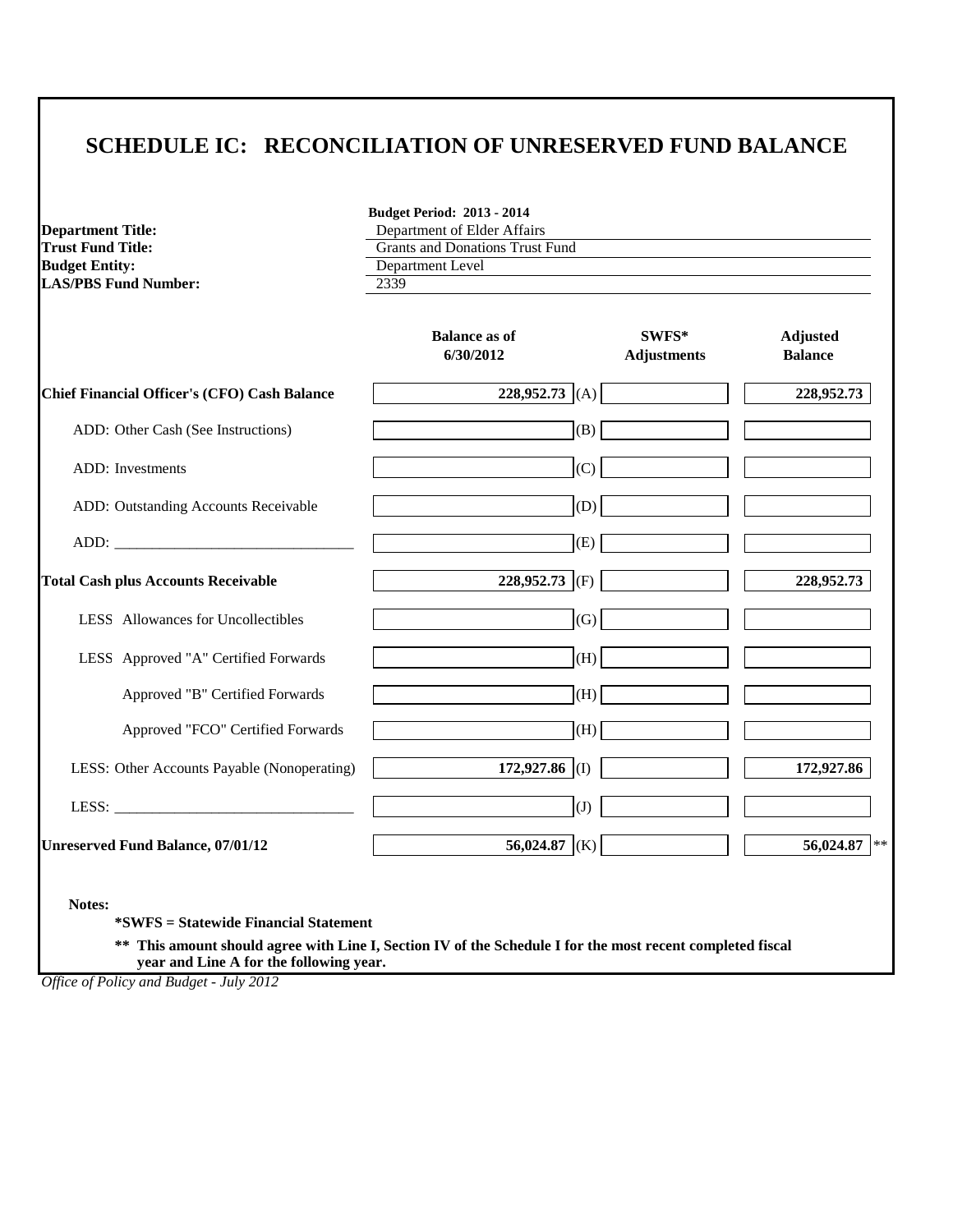|                                   | <b>Budget Period: 2013 - 2014</b>                |                            |
|-----------------------------------|--------------------------------------------------|----------------------------|
| <b>Department Title:</b>          | <b>Department of Elder Affairs</b>               |                            |
| <b>Trust Fund Title:</b>          | <b>Grants &amp; Donations Trust Fund</b>         |                            |
| <b>LAS/PBS Fund Number:</b>       | 2339                                             |                            |
| <b>BEGINNING TRIAL BALANCE:</b>   |                                                  |                            |
|                                   | Unreserved Fund Balance Per Trial Balance, 07-01 | 228,953<br>(A)             |
| <b>Add/Subtract:</b>              |                                                  |                            |
|                                   |                                                  | (B)                        |
|                                   |                                                  |                            |
| Other Adjustment(s):              |                                                  |                            |
|                                   |                                                  | (C)                        |
|                                   |                                                  |                            |
|                                   |                                                  | (C)                        |
| ADJUSTED BEGINNING TRIAL BALANCE: |                                                  | $(228,953)$ <sub>(D)</sub> |
|                                   |                                                  |                            |
|                                   | UNRESERVED FUND BALANCE, SCHEDULE IC             | 228,953<br>(E)             |
| <b>DIFFERENCE:</b>                |                                                  | $(F)^*$<br>$0.00\,$        |
|                                   |                                                  |                            |

*Office of Policy and Budget - July 2012*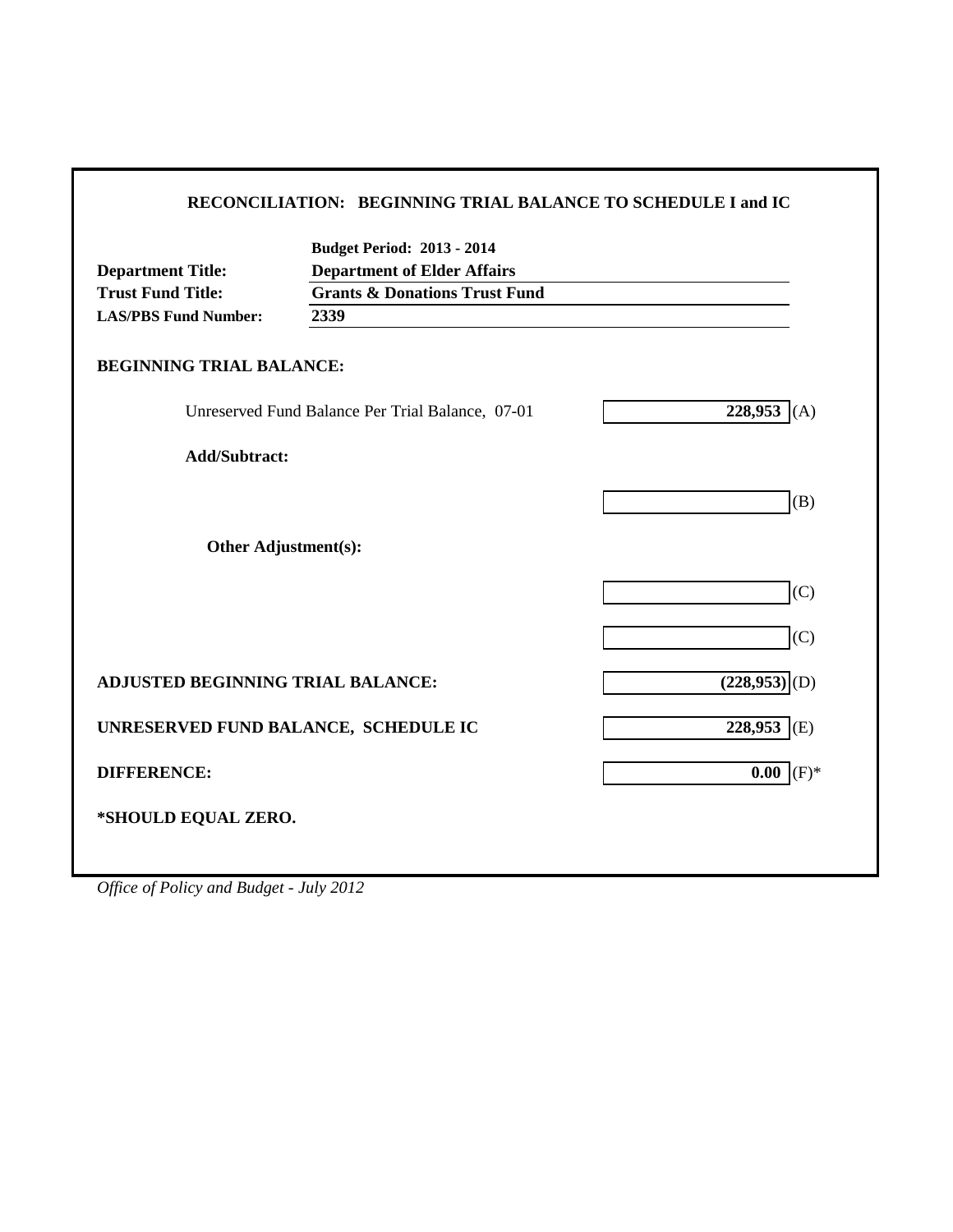# **SCHEDULE 1 - NARRATIVE**

# **Budget Period: 2013 – 2014**

**Department Title**: Department of Elder Affairs

**Trust Fund Title:** Operations & Maintenance Trust Fund

**Budget Entity:** 65000000

# **LAS/PBS Fund Number:** 2516

## Revenue Forecasting Methodology

The Operations & Maintenance Trust Fund serves as the depository for the Department's Medicaid grants. The revenue displayed in A02 and A03 are estimated amounts consisting of Title XIX Medicaid funding based on the prior year's activity and known programmatic requirements.

## 5% State Trust Fund Reserve

The revenue within the Operations & Maintenance Trust Fund is federal dollars transferred from AHCA and/or excluded from the 5% reserve requirement.

## Double Budget Authority

Medicaid Waiver Programs in special categories 101555, 101557, 109970 and 109971 contain double budget. Double budget for categories 101555, 101557 and 109970 will be transferred to Agency for Health Care Administration in 2013-2014. Services to clients in these specific waivers are funded in both the Department of Elder Affairs and the Agency for Health Care Administration. The Department provides State match, whereby Title XIX support for these programs remains with the Agency for Health Care Administration. Adjustments in Section II represent the portion for client services, with authority for Medicaid Waiver case management contracts remaining with the Department.

## Inter-Agency Transfer In

Revenues are transferred from the Agency for Health Care Administration by processing, through the Comptroller office, as an automated transaction going directly into category 000700 (federal). Because of this, we have revenues in category 000700 for columns A02 and A03.

## Service Charge to General Revenue 8%

Section II, A01, Line 05, represents an 8% service charge for interest on the Revolving Fund. All other Federal revenue in the Operations & Maintenance Trust Fund is exempt from the service charge to General Revenue.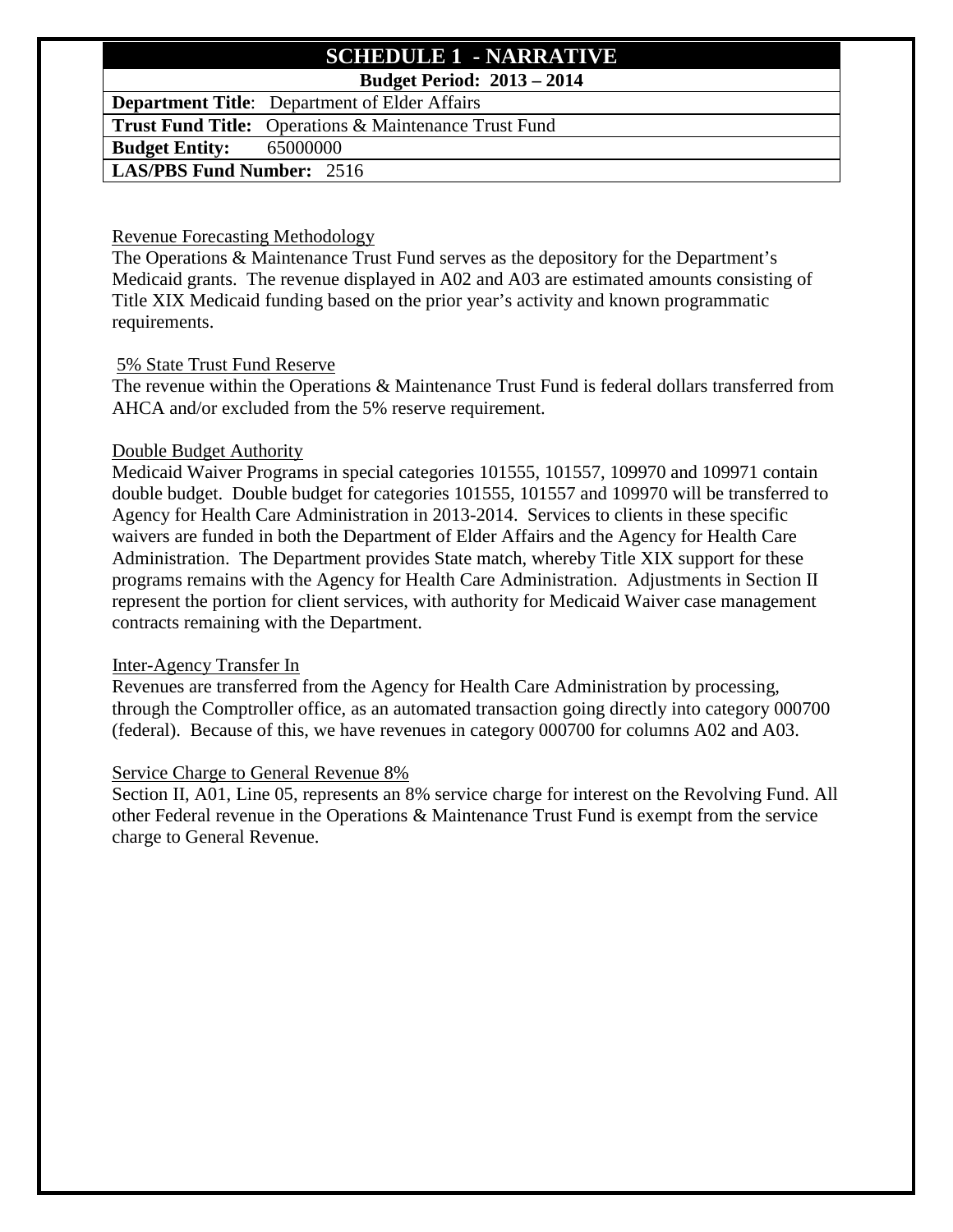# **SCHEDULE IC: RECONCILIATION OF UNRESERVED FUND BALANCE**

**Budget Entity: LAS/PBS Fund Number: 2516**

**Budget Period: 2012 - 2013 Department Title: Department Title: Department of Elder Affairs Department of Elder Affairs Operations and Management Operations and Management Trust Fund**<br>**650000** 

|       |                                              | <b>Balance as of</b><br>6/30/2012 | SWFS*<br><b>Adjustments</b> | <b>Adjusted</b><br><b>Balance</b> |
|-------|----------------------------------------------|-----------------------------------|-----------------------------|-----------------------------------|
|       | Chief Financial Officer's (CFO) Cash Balance | $257,227.01$ (A)                  |                             | 257,227.01                        |
|       | ADD: Other Cash (See Instructions)           | $8,000.00$ (B)                    |                             | 8,000.00                          |
|       | ADD: Investments                             | (C)                               |                             |                                   |
|       | ADD: Outstanding Accounts Receivable         | 1,536,026.17<br>(D)               |                             | 1,536,026.17                      |
|       | ADD: Anticipated Revenue for Enc C/F         | $263,660.23$ (E)                  |                             | 263,660.23                        |
|       | <b>Total Cash plus Accounts Receivable</b>   | 2,064,913.41 (F)                  |                             | 2,064,913.41                      |
| LESS: | Allowances for Uncollectibles                | (G)                               |                             |                                   |
| LESS: | Approved "A" Certified Forwards              | 156,397.82<br>(H)                 |                             | 156,397.82                        |
|       | Approved "B" Certified Forwards              | $263,660.23$ (H)                  |                             | 263,660.23                        |
|       | Approved "FCO" Certified Forwards            | (H)                               |                             |                                   |
|       | LESS: Other Accounts Payable (Nonoperating)  | $6.06$ (I)                        |                             | 6.06                              |
|       | LESS: Service Charge to GR                   | (J)                               |                             | $\overline{\phantom{0}}$          |
|       | <b>Unreserved Fund Balance, 07/01/12</b>     | 1,644,849.30<br>(K)               |                             | 1,644,849.30<br>**                |

**Notes:**

**\*SWFS = Statewide Financial Statement** 

**\*\* This amount should agree with Line I, Section IV of the Schedule I for the most recent completed fiscal year and Line A for the following year.**